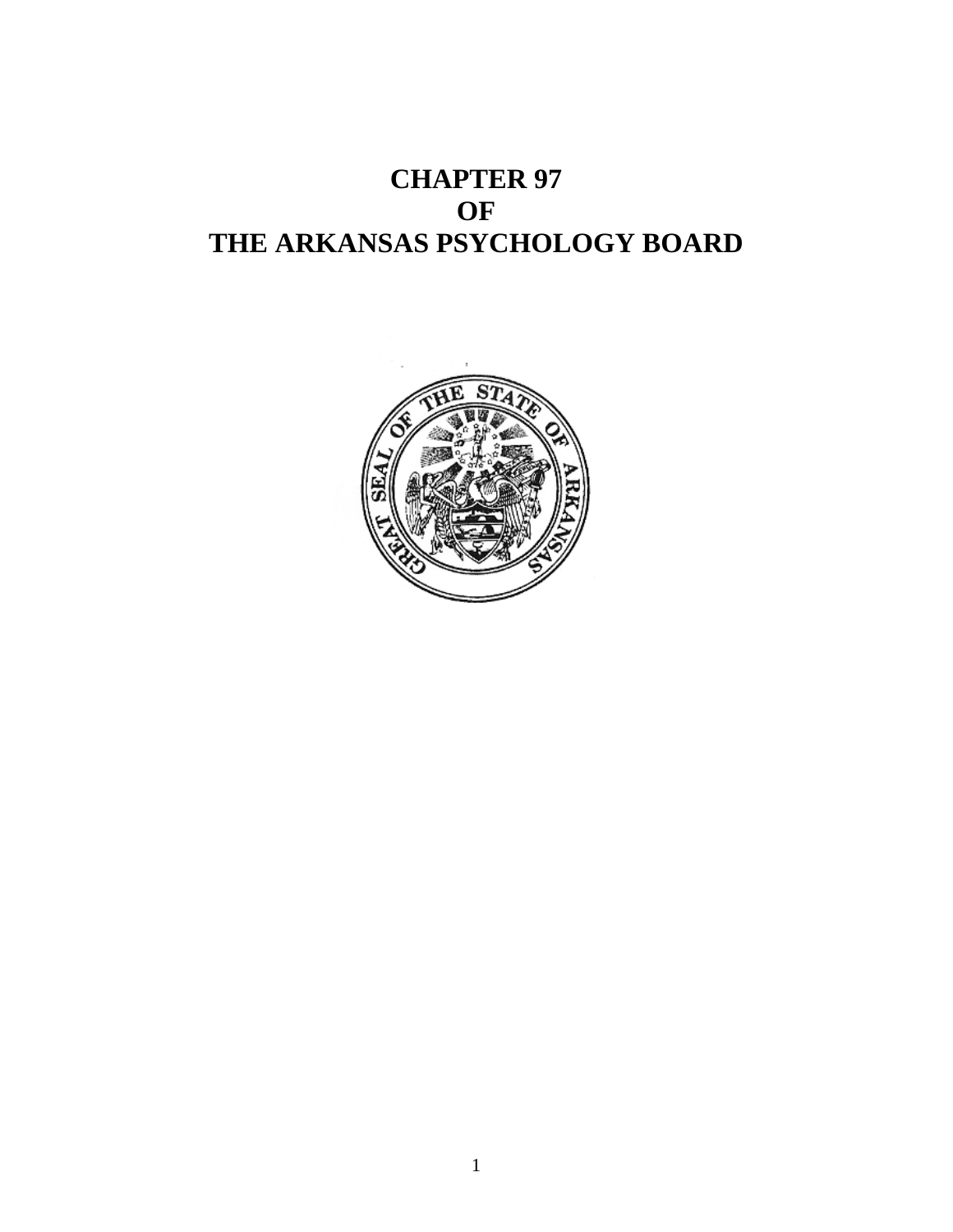## **Chapter 97.**

#### **Psychologists And Psychological Examiners.**

#### **Subchapter 1. General Provisions.**

- 17-97-101. Legislative intent.
- 17-97-102. Definitions Levels of practice of psychology.
- 17-97-103. Exceptions generally.
- 17-97-104. [Repealed.]
- 17-97-105. Privileged communications.

#### **Subchapter 2. Arkansas Psychology Board.**

- 17-97-201. Creation Members.
- 17-97-202. Organization and proceedings.
- 17-97-203. Powers and duties.
- 17-97-204. Collection and disposition of fees.

#### **Subchapter 3. Licensing.**

- 17-97-301. License required.
- 17-97-302. Psychologists Application Qualifications.
- 17-97-303. Psychological examiners Application Qualifications.
- 17-97-304. Examination.
- 17-97-305. Issuance.
- 17-97-306. Reciprocity.
- 17-97-307. Professional titles.
- 17-97-308. Annual registration Failure to reregister.

17-97-309. Fees.

17-97-310. Denial, suspension, revocation, fine, letter of reprimand, or additional education - Grounds - Reinstatement.

17-97-311. Denial, suspension, revocation, or other penalty - Proceedings.

17-97-312. Criminal background checks.

#### **Subchapter 4. Technicians.**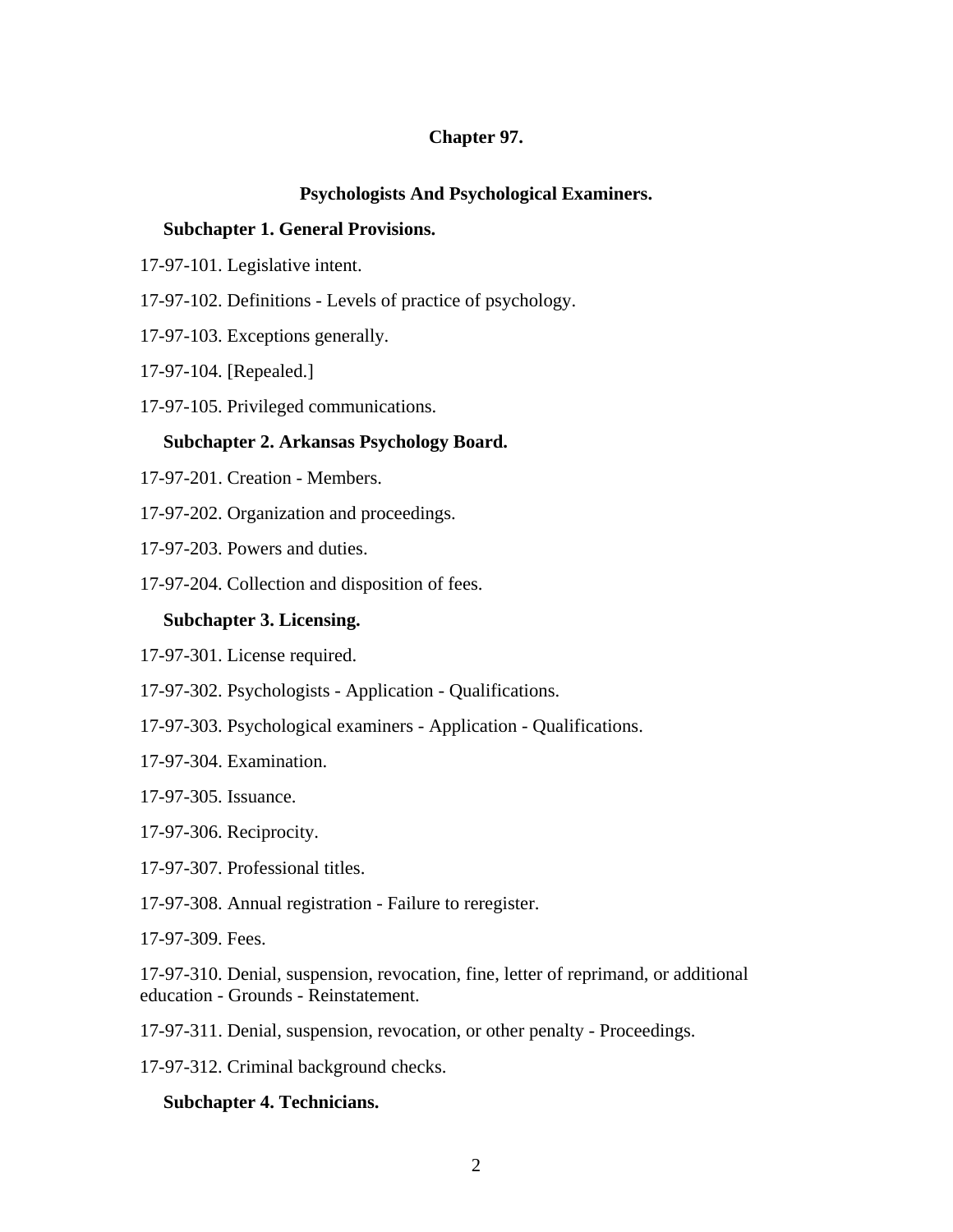- 17-97-401. Technicians employed by psychologists Supervision.
- 17-97-402. Additional training.
- 17-97-403. Registration.
- 17-97-404. Disclosure.
- 17-97-405. Supervision of technicians Supervised experience.
- 17-97-406. Qualifications of supervisors.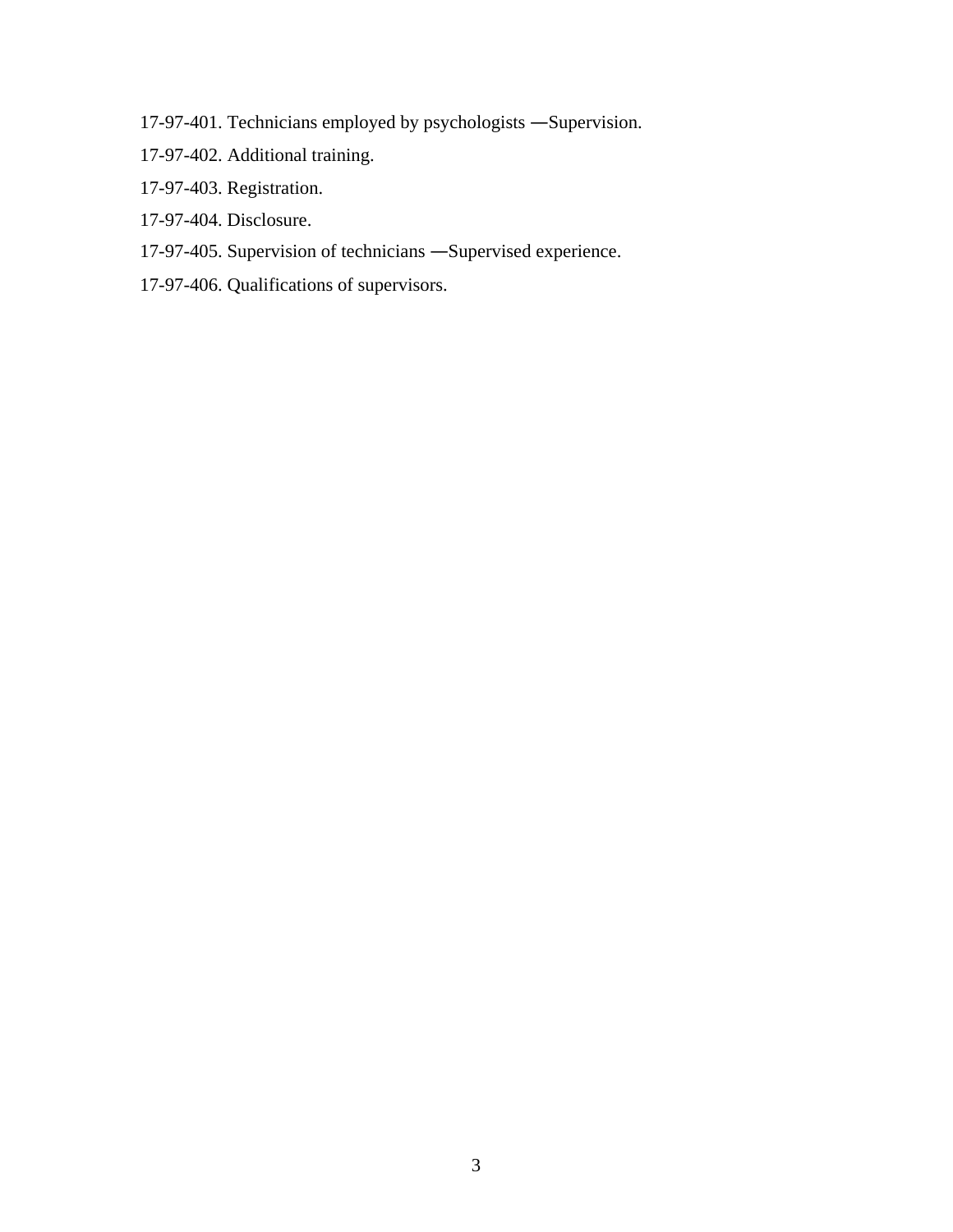## **Chapter 97.**

#### **Subchapter 1 — General Provisions**

#### **17-97-101. Legislative intent.**

It is intended that the provisions of this chapter be in accordance with and consistent with the Arkansas Medical Practices Act, §§ 17-95-201 — 17-95-207, 17-95-  $301 - 17 - 95 - 305$ , and  $17 - 95 - 401 - 17 - 95 - 411$ , and that the practice of psychology as prescribed in this chapter should not infringe on the practice of medicine.

**History.** Acts 1955, No. 129, § 19; A.S.A. 1947, § 72-1518.

#### **17-97-102. Definitions — Levels of practice of psychology.**

 (a)(1) "Practice of psychology" means the observation, description, evaluation, interpretation, or modification of human behavior by a person who holds an advanced graduate degree in psychology and is trained in the application of psychological principles, methods, or procedures for one (1) or more of the following purposes:

(A) Preventing or eliminating symptomatic, maladaptive, or undesired behavior;

 (B) Enhancing interpersonal relationships, work and life adjustment, personal effectiveness, and behavioral and mental health; and

- (C) Consultation, teaching, and research.
- (2) "Practice of psychology" includes, but is not limited to:

 (A) Testing and measuring, that consist of the administration and interpretation of tests measuring personal characteristics, such as intelligence, personality, abilities, interests, aptitudes, achievements, motives, personality dynamics, psychoeducational processes, neuropsychological brain functioning, and other psychological attributes of individuals or groups;

 (B)(i) Diagnosis and treatment of mental and emotional disorders, that consist of the appropriate diagnosis of mental disorders, behavior disorders, and brain dysfunctions, according to standards of the profession and the ordering or providing of treatments according to need.

(ii) Treatment includes, but is not limited to, providing:

- *(a)* Counseling;
- *(b)* Psychotherapy;
- *(c)* Marital and family therapy;
- *(d)* Group therapy;
- *(e)* Behavior therapy;
- *(f)* Psychoanalysis;
- *(g)* Hypnosis;
- *(h)* Biofeedback;

 *(i)* Other psychological interventions that aim to modify and adjust perceptions, habits, or conduct; and

 *(j)* The psychological aspects of physical illness, pain, injury, or disability; and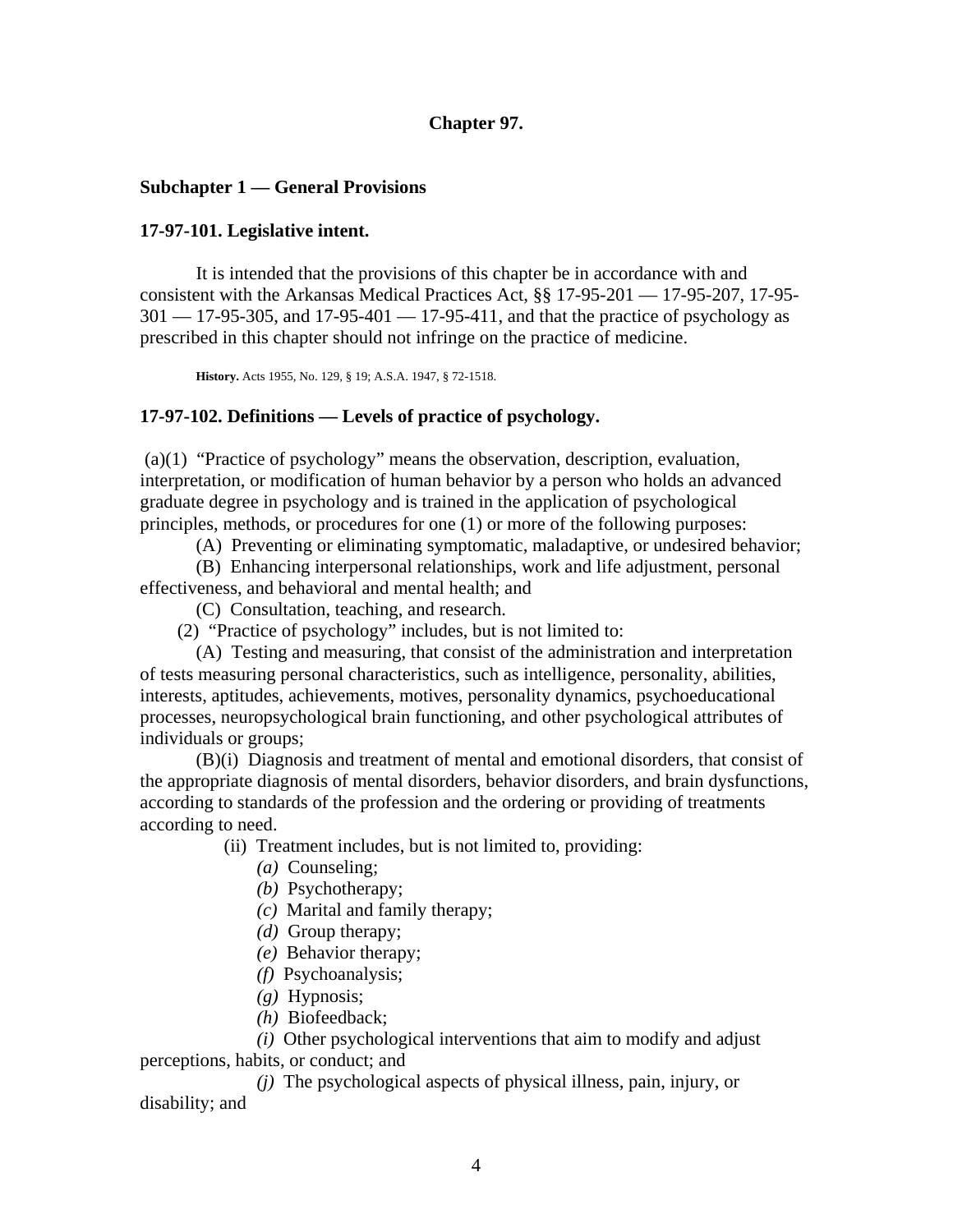(C) Psychological consulting, which consists of:

- (i) Interpreting or reporting on scientific theory or research in psychology;
- (ii) Rendering expert psychological opinion or clinical psychological opinion;
- (iii) Evaluating and engaging in applied psychological research;
- (iv) Program or organizational development; and
- (v) Administration, supervision, and evaluation of psychological services.

 (3)(A) The practice of psychology may be rendered to individuals, families, groups, organizations, institutions, and the public.

 (B) The practice of psychology may be rendered whether or not payment is received for services rendered.

 (b)(1) Unless the context otherwise requires, two (2) levels of psychological practice are defined for the purpose of this chapter. The levels are to be known and are referred to as "psychological examiner" and "psychologist".

 (2)(A) A person practices as a "psychological examiner" within the meaning of this chapter when he or she holds himself or herself out to be a psychological examiner or renders to individuals or to the public for remuneration any service involving the practice of psychology.

 (B) Psychological examiners independently provide services such as interviewing or administering and interpreting tests of mental abilities, aptitudes, interests, and personality characteristics for the purposes of psychological evaluation to assist in the determination of educational or vocational selection, guidance, or placement.

 (C) Other than those psychological services listed in subdivision (b)(2)(B) of this section, the psychological examiner provides psychological services only under the supervision of a qualified psychologist.

 (D)(i) A psychological examiner licensed before December 31, 1997, shall be granted independent practice except in neuropsychological assessment and projective personality assessment upon the Arkansas Psychology Board receiving a letter requesting independent practice and a revised statement of intent.

 (ii) No additional hours of clinical supervision shall be required for a license granted under subdivision (b)(2)(D)(i) of this section.

 (E) A psychological examiner licensed after December 31, 1997, shall be privileged to practice independently except in neuropsychological assessment and projective personality assessment, if the person:

(i) Has completed a master's degree program in psychology;

 (ii) Has completed three thousand (3,000) hours of approved clinical supervised training after making application for independent practice; and

 (iii) Has filed a revised statement of intent with the board and has provided documentation of having received appropriate training and experience in those areas requested for independent practice.

 (F) After December 31, 2013, no new psychological examiner license shall be issued.

 (3) A person practices as a "psychologist" within the meaning of this chapter when he or she holds himself or herself out to be a psychologist or renders to individuals or to the public for remuneration any service involving the practice of psychology.

(c) Nothing in this section shall be construed as permitting the practice of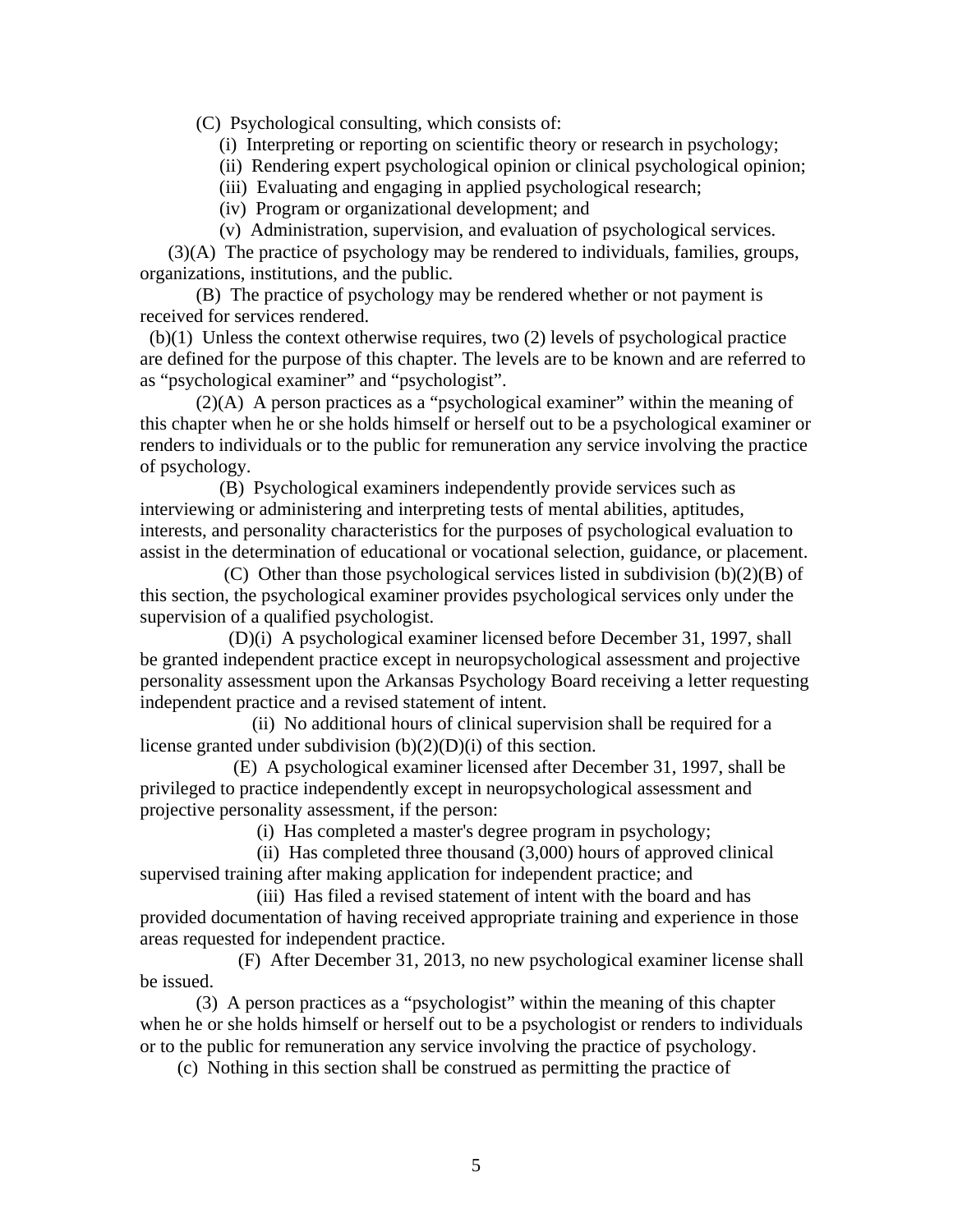psychology to infringe on the practice of medicine as defined by the Arkansas Medical Practices Act, § 17-95-201 et seq., § 17-95-301 et seq., and § 17-95-401 et seq.

**History.** Acts 1955, No. 129, § 2; A.S.A. 1947, § 72-1502; Acts 1995, No. 955, § 1; 2003, No. 1482, § 1; 2007, No. 505, § 1.

## **17-97-103. Exceptions generally.**

(a) Nothing in this chapter prevents:

 (1) The teaching of psychology or the conduct of psychological research by licensed or unlicensed psychologists or other licensed or unlicensed professionals under the laws of Arkansas if the teaching or research does not involve the delivery or supervision of direct services to individuals who are themselves, rather than a third party, the intended beneficiaries of the services without regard to the source or extent of payment for services rendered;

 (2) The provision of expert testimony by psychologists who are exempted by this chapter;

 (3) Members of other professions licensed under the laws of Arkansas from rendering services within the scope of practice as set out in the statutes regulating their professional practices, if they do not represent themselves to be psychologists or psychological examiners;

 (4) Recognized members of the clergy from functioning in their ministerial capacities, if they do not represent themselves to be psychologists or psychological examiners or their services to be psychological services; or

 (5) Students of psychology, psychological interns, psychological residents, and other persons preparing for the profession of psychology from performing as a part of their training the functions specified in § 17-97-102, but only under qualified supervision. (b) Persons holding an earned doctoral degree in psychology from an institution of higher education may use the title "Psychologist" in conjunction with the activities permitted in subdivisions (a)(1) and (2) of this section.

**History.** Acts 1955, No. 129, § 7; A.S.A. 1947, § 72-1507; Acts 2003, No. 1482, § 2.

# **17-97-104. [Repealed.]**

# **17-97-105. Privileged communications.**

For the purpose of this chapter, the confidential relations and communications between a licensed psychologist or a psychological examiner and a client are placed upon the same basis as those provided by law between an attorney and a client. Nothing in this chapter shall be construed to require any such privileged communication to be disclosed.

**History.** Acts 1955, No. 129, § 16; A.S.A. 1947, § 72-1516.

# **Subchapter 2 — Arkansas Psychology Board**

**17-97-201. Creation — Members.**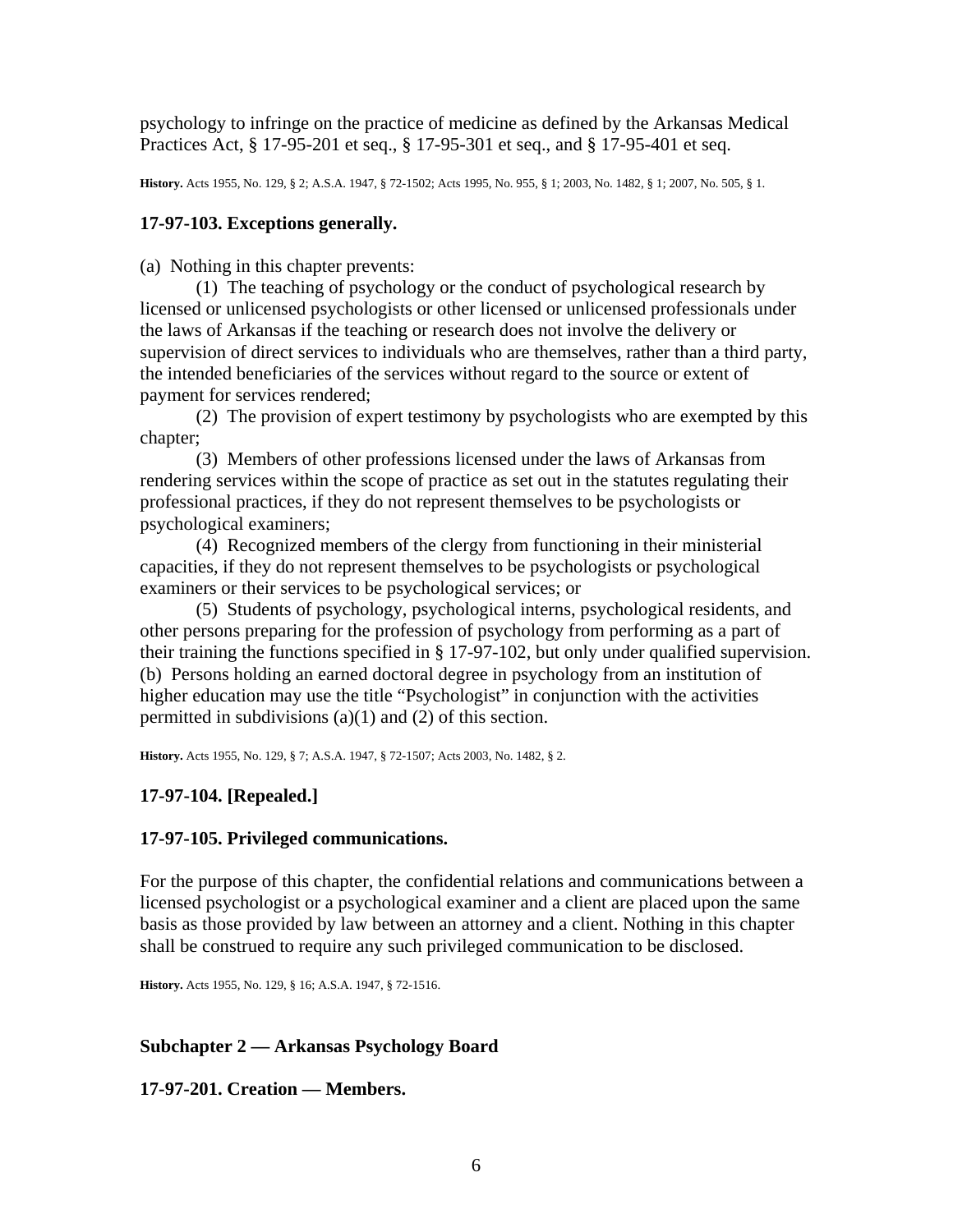(a)(1) There is created the Arkansas Psychology Board, which shall consist of nine (9) members who shall be appointed by the Governor for terms of five (5) years.

(2) The Governor shall appoint:

 (A) One (1) academic psychologist engaged in the full-time teaching of psychology at the graduate level at an approved institute of higher learning or holding an active faculty appointment in an American Psychological Association-approved pre- or post-doctoral internship program;

 (B)(i) Four (4) practicing psychologists engaged in the full-time practice of psychology with at least one (1) psychologist engaged in the full-time, private practice of psychology.

 (ii) The Governor shall ensure that the psychologist members reflect a diversity of practice specialties, including, but not limited to, clinical psychology, counseling psychology, health psychology, neuropsychology, and school psychology;

 (C) Two (2) psychological examiners engaged in the full-time practice of psychology; and

 (D) Two (2) persons who are not actively engaged in or retired from the practice of psychology who shall be voting members-at-large.

 (3)(A) The academic psychologist member, the practicing psychologist members, and the psychological examiner members shall be appointed from a list of nominees provided by the Arkansas Psychological Association, the Arkansas Association of Masters in Psychology, or from any other list with the signatures of at least twenty (20) licensed psychologists or psychological examiners attached.

 (B)(i) Each nomination shall be transmitted to the Governor within twenty (20) days after a vacancy occurs.

 (ii) The Governor may disregard the nominees whose names were not transmitted prior to the expiration of the twenty-day period.

 $(C)(i)$  Of the two  $(2)$  members appointed pursuant to subdivision  $(a)(2)(D)$  of this section, one (1) member shall represent consumers, and one (1) member shall be sixty (60) years of age or older and shall represent the elderly.

 (ii) Both shall be appointed from the state at large, subject to confirmation by the Senate.

(iii) The two (2) positions may not be held by the same person.

(iv) Both shall be full voting members but shall not vote on or

participate in the administration or grading of examinations of applicants for licensure. (D)(i) Any public member appointed under subdivision (a)(2)(D) of this

section after July 28, 1995, shall be an Arkansas resident and shall have resided in Arkansas for at least five (5) years immediately preceding appointment.

 (ii) Furthermore, the person shall never have been a psychologist or psychological examiner, an applicant or former applicant for licensure as a psychologist or psychological examiner, a member of another mental health profession, a member of a household that includes a psychologist or psychological examiner, or otherwise have conflicts of interest or the appearance of conflicts with his or her duties as a board member.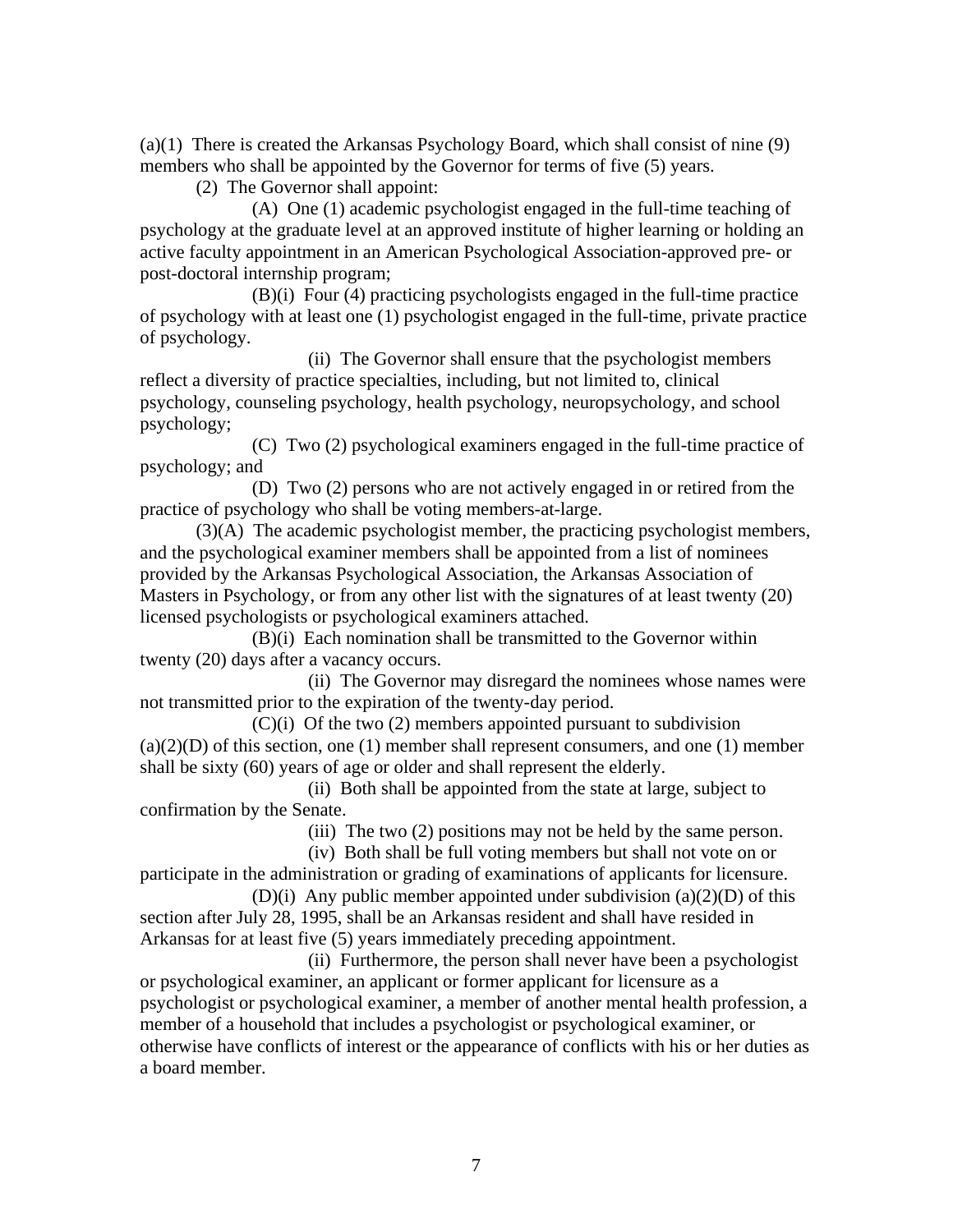(4)(A) Each psychologist and psychological examiner appointed to the board after July 28, 1995, shall reside within the State of Arkansas, hold a current valid license to practice, and shall have been licensed to practice psychology in Arkansas for at least five (5) years immediately preceding his or her appointment to the board.

 (B) At the time of appointment, each such member shall be free of any conflict of interest and the appearance of any conflict with his or her duties as a member of the board.

 (C) To the extent possible, psychologist and psychological examiner board members shall be members or fellows of state or national professional organizations, such as the Arkansas Psychological Association, the Arkansas Association of Masters in Psychology, or the American Psychological Association.

 (5)(A) The Governor shall fill all vacancies on the board within thirty (30) days after the vacancy occurs. The Arkansas Psychological Association, the Arkansas Association of Psychological Examiners, and other interested licensed psychologists and psychological examiners shall transmit the names of their nominees to the Governor no later than forty (40) days prior to the expiration of board members' terms, and at least thirty (30) days before the expiration of the term of any board member, the Governor shall appoint the person to replace the board member when the term expires.

 (B) The Governor may disregard the nominees of any association that fails to transmit the names of the nominees at least forty (40) days prior to the expiration of the term of office.

(C) The Governor shall remove any member from the board if he or she:

(i) Ceases to be qualified;

 (ii) Fails to attend three (3) successive board meetings without just cause as determined by the board;

(iii) Is found to be in violation of this chapter;

 (iv) Pleads guilty or nolo contendere to or is found guilty of a felony or an unlawful act involving moral turpitude by a court of competent jurisdiction; or

 (v) Pleads guilty or nolo contendere to or is found guilty of malfeasance, misfeasance, or nonfeasance in relation to his or her board duties by a court of competent jurisdiction.

(b) All vacancies occurring on the board shall be filled by the Governor for the unexpired term and, for the professional members from the list of those qualified, within thirty (30) days after the vacancy occurs.

(c) The term of each member shall expire on December 31 of the year designated, and on or before that date, for the professional members, the association shall make its recommendations to the Governor for a successor appointee. A successor appointee shall

be named by the Governor on or before the expiration date of the terms so expiring. (d) Immediately and before entering upon the duties of office, the members of the board shall take the constitutional oath of office and shall file it in the office of the Governor, who upon receiving the oath of office shall issue to each member a certificate of appointment.

(e) Each member may receive expense reimbursement in accordance with § 25-16-901 et seq. However, that expense shall in no case exceed the fees collected by the board.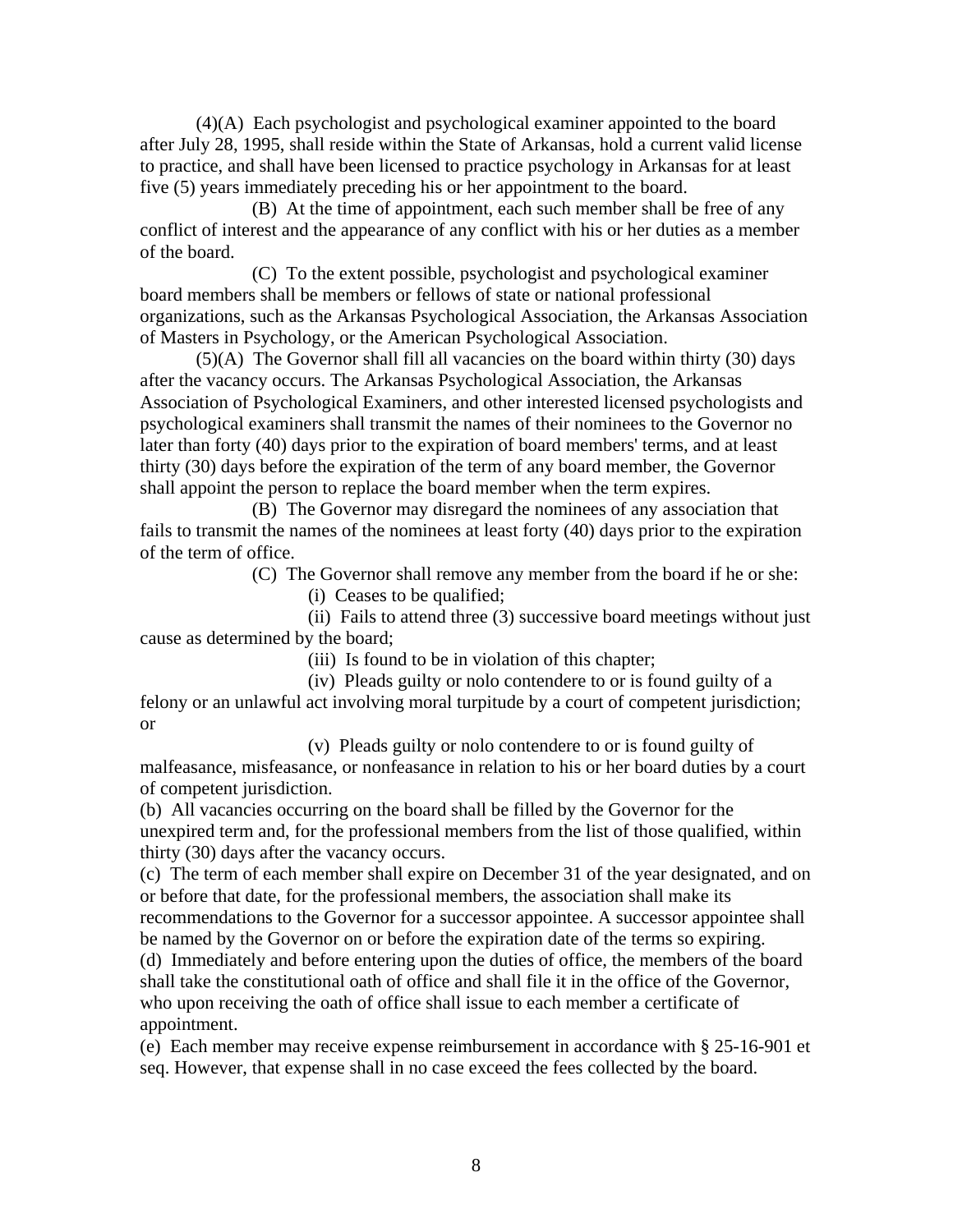**History.** Acts 1955, No. 129, §§ 1, 4, 5; 1979, No. 939, § 1; 1983, No. 131, §§ 1-3, 5; 1983, No. 135, §§ 1-3, 5; A.S.A. 1947, §§ 6- 623 — 6-626, 72-1501, 72-1504, 72-1505; Acts 1995, No. 955, § 2; 1997, No. 250, § 168; 2003, No. 1482, § 4.

## **17-97-202. Organization and proceedings.**

(a) The Arkansas Psychology Board shall meet and organize by electing a chair, a secretary, and a treasurer.

(b) The board shall hold at least one (1) regular meeting each year. Called meetings may be held at the discretion of the chair or at the written request of any two (2) members of the board.

(c) A majority of the members of the board shall at all times constitute a quorum.

(d) The board shall adopt a seal which shall be affixed to all certificates issued by the board.

**History.** Acts 1955, No. 129, §§ 4, 5; A.S.A. 1947, §§ 72-1504, 72-1505; Acts 1995, No. 955, § 3; 2003, No. 1482, § 5.

## **17-97-203. Powers and duties.**

The Arkansas Psychology Board shall:

 (1) Be empowered to hire assistants as necessary to carry on its activities, within the limits of funds available to the board;

(2) Be empowered to accept grants from foundations or institutions;

 (3) From time to time adopt rules and regulations that comply with national guidelines and standards as it may deem necessary for the performance of its duties;

 (4) Examine and pass upon the qualifications of the applicants for the practice of psychology as provided; and

 (5) Adopt the code of ethics of the American Psychological Association to govern appropriate practices or behavior as referred to in this chapter and file the code with the Secretary of State within thirty (30) days prior to the effective date of the code of ethics.

**History.** Acts 1955, No. 129, §§ 5, 17; A.S.A. 1947, §§ 72-1505, 72-1517; Acts 2003, No. 1482, § 6.

## **17-97-204. Collection and disposition of fees.**

(a) The Arkansas Psychology Board is authorized to establish and collect various fees and penalties for services related to provision of temporary permits, printed materials, handling returned checks, costs incurred in processing delinquent payments, and other reasonable services as may be determined by the board.

(b) These fees, along with other cash funds made available to the board, shall be used to supplement the board with adequate income to provide for the efficient and necessary operation of the board.

(c) The fees and penalties shall be limited to the following types with the maximum amounts as indicated:

| Type of Service | <b>Maximum Charge</b> |
|-----------------|-----------------------|
|                 |                       |
|                 |                       |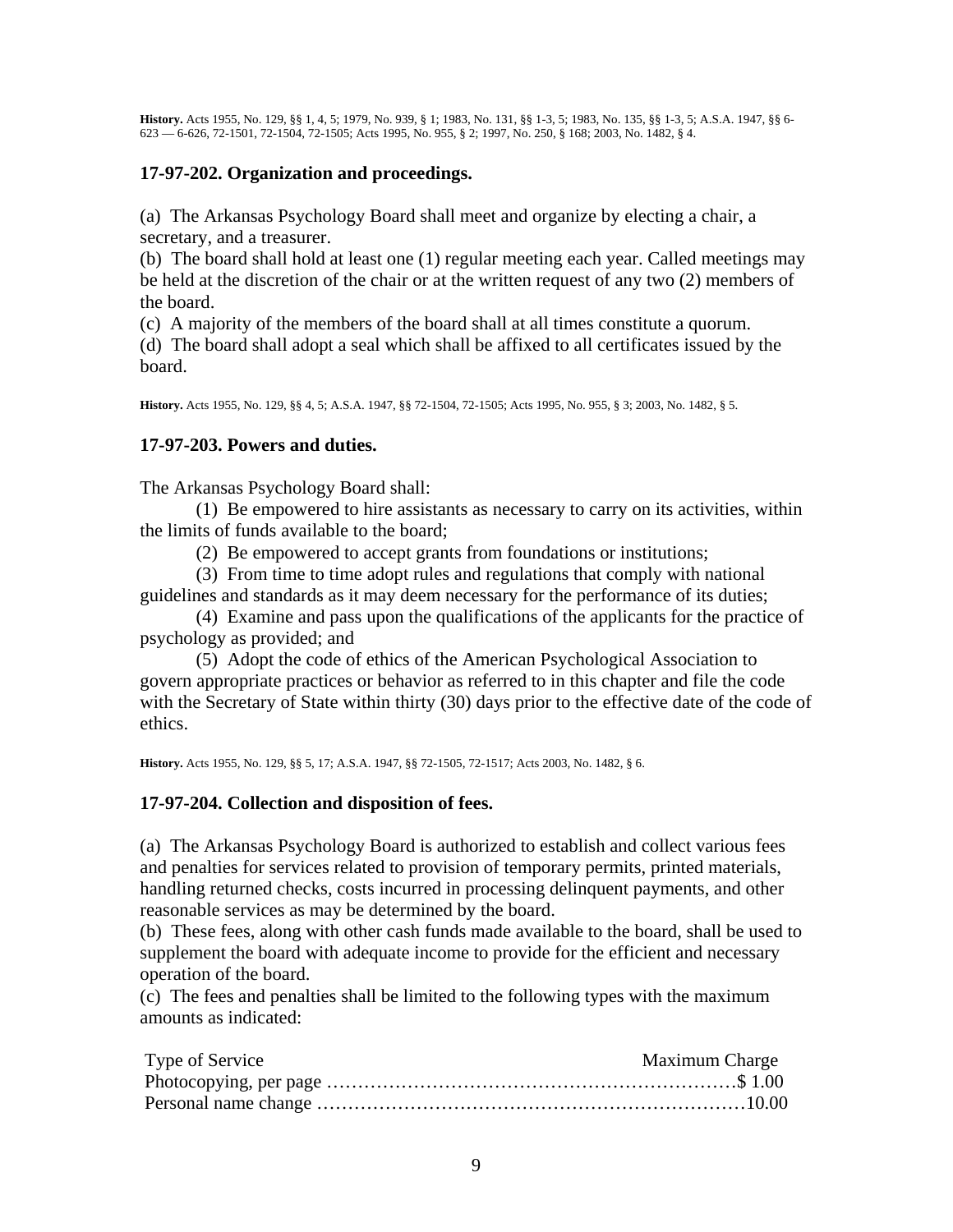**History.** Acts 1983, No. 648, § 7; A.S.A. 1947, § 72-1519; Acts 1993, No. 993, § 1; 2001, No. 1502, § 1; 2003, No. 1482, § 7.

#### **Subchapter 3 — Licensing**

#### **17-97-301. Legislative intent — License required.**

(a) The General Assembly intends this section to:

 (1) Require all psychology service providers to conform to the licensing requirements of this chapter; and

 (2) By conforming, protect the public's health and welfare by ensuring competence in the delivery of those services.

(b) If any person shall practice or hold himself or herself out to the public as being engaged in the practice of psychology, such as clinical, consulting, industrial, personnel, or counseling psychology, and shall not then possess in full force and virtue a valid license to practice as psychological examiner or psychologist under the provisions of this chapter, the person shall be guilty of a violation.

(c) Upon conviction, the person shall be fined not less than five hundred dollars (\$500) nor more than one thousand dollars (\$1,000).

**History.** Acts 1955, No. 129, §§ 6, 7; A.S.A. 1947, §§ 72-1506, 72-1507; Acts 2001, No. 1502, § 2; 2005, No. 1262, § 1; 2005, No. 1994, § 92.

## **17-97-302. Psychologists — Application — Qualifications.**

(a) Any person wishing to obtain the right to practice as a psychologist in this state who has not heretofore been licensed to do so shall make application to the Arkansas Psychology Board through the Chair of the Arkansas Psychology Board in a form and in a manner as shall be adopted and prescribed by the board and obtain from the board a license to do so.

(b)(1) A candidate for a license shall furnish the board with satisfactory evidence that he or she:

(A) Is of good moral character;

 (B) Has received a doctoral degree in psychology from an accredited institution recognized by the board as maintaining satisfactory standards at the time the degree was granted or, in lieu of a degree, a doctoral degree in a closely allied field if it is the opinion of the board that the training required therefor is substantially similar;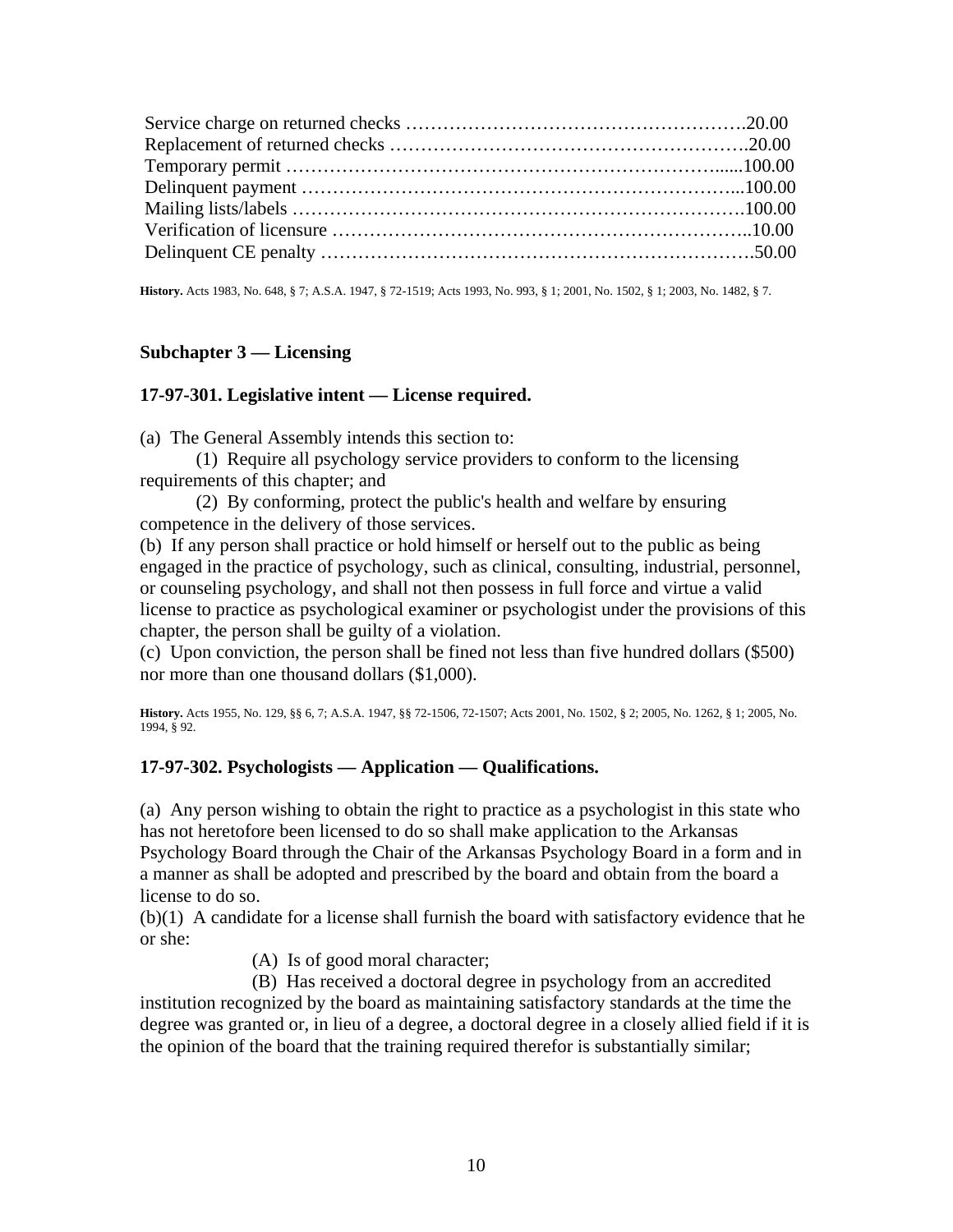(C) Has had at least two (2) years of experience in psychology of a type considered by the board to be qualifying in nature with at least one (1) of those years being postdoctoral work;

 (D) Is competent in psychology, as shown by passing examinations, written or oral, or both, as the board deems necessary;

(E) Is not considered by the board to be engaged in unethical practice;

 (F) Has applied for a criminal background check and has not been found guilty of or pleaded guilty or nolo contendere to any of the offenses listed in § 17-97- 312(f); and

 (G) Has not failed an examination given by the board within the preceding six (6) months.

 (2) At its discretion, the board may accept satisfactory substitute training and experience in lieu of that prescribed in subdivision (b)(1) of this section.

(c) Notwithstanding requirements for licensure as outlined in this chapter, the board shall issue a senior psychologist license to an applicant who has:

 (1) At least twenty (20) years of licensure to practice psychology in a state of the United States or in Canada if that license was based on a doctoral degree;

(2) Received no disciplinary sanction during the entire period of licensure;

(3) Passed the Arkansas complementary examination; and

 (4) Tendered the appropriate application and fees as required under this chapter or the rules and regulations of the board.

**History.** Acts 1955, No. 129, § 6; A.S.A. 1947, § 72-1506; Acts 1993, No. 1219, § 24; 1997, No. 995, § 1; 1997, No. 1317, § 9; 2003, No. 1482, §§ 8, 9.

# **17-97-303. Psychological examiners — Application — Qualifications.**

(a) Any person wishing to obtain the right to practice as a psychological examiner who has not heretofore been licensed to do so shall make application to the Arkansas Psychology Board through the Chair of the Arkansas Psychology Board upon a form and in the manner as shall be adopted and prescribed by the board and shall obtain from the board a license to do so.

(b)(1) A candidate for a license shall furnish the board with satisfactory evidence that he or she:

(A) Is of good moral character;

 (B) Has a master's degree in psychology or a closely related field from an accredited educational institution recognized by the board as maintaining satisfactory standards;

 (C) Is competent as a psychological examiner as shown by passing examinations, written or oral, or both, as the board deems necessary;

(D) Is not considered by the board to be engaged in unethical practice;

 (E) Has applied for a criminal background check and has not been found guilty of or pleaded guilty or nolo contendere to any of the offenses listed in § 17-97- 312(f); and

 (F) Has not failed an examination given by the board within the preceding  $six(6)$  months.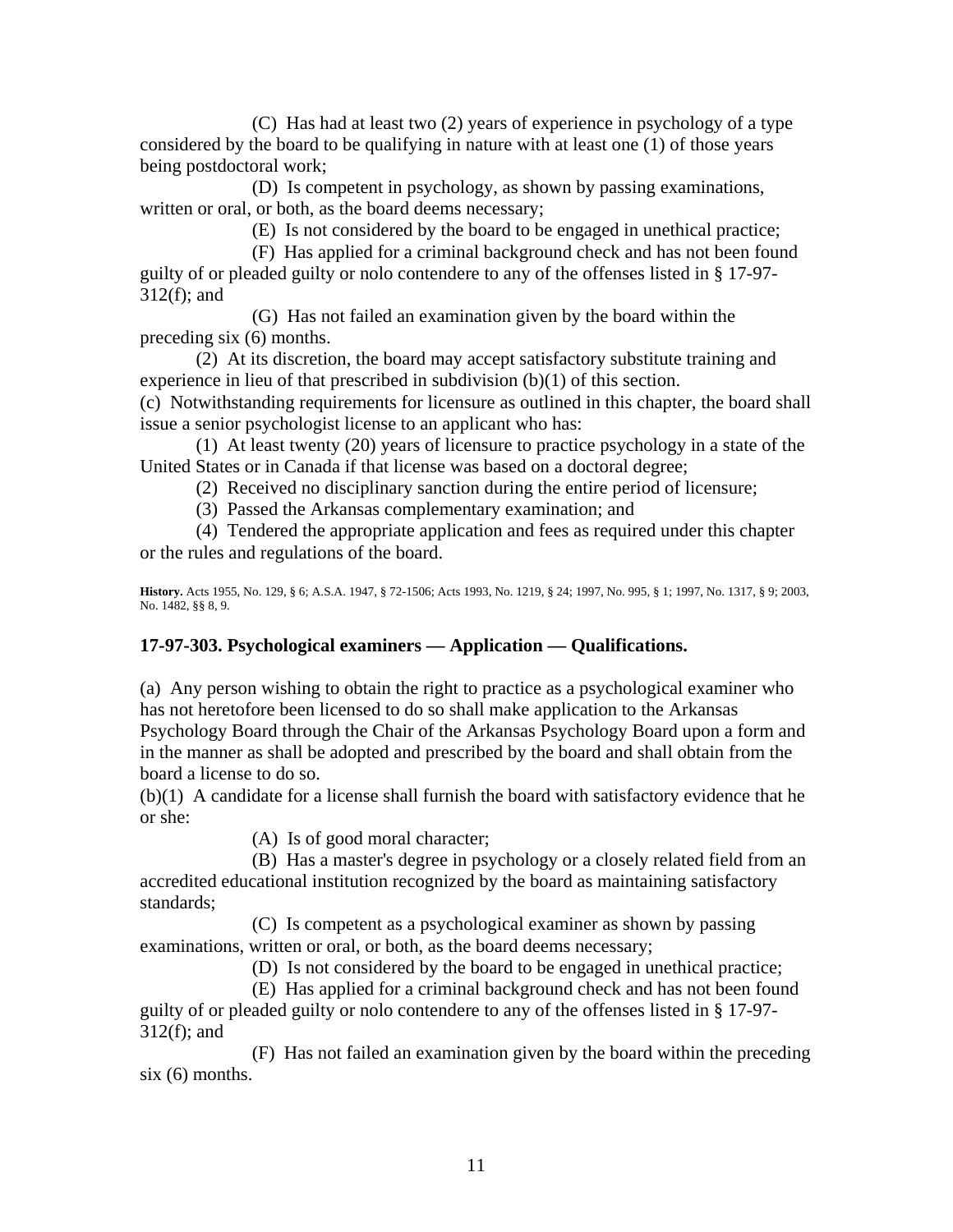(2) At its discretion, the board may accept satisfactory substitute training and experience in lieu of that prescribed in subdivision (b)(1) of this section.

(c) The board shall apply through its rules and regulations the qualifications of supervising psychologists and the restrictions and reporting requirements of supervision so as to implement the intent of this chapter without restricting the professional integrity of the psychological examiner and psychologist or the ultimate responsibility of the supervising psychologist.

 $(d)(1)(A)$  A psychological examiner licensed before December 31, 1997, shall be granted independent practice except in neuropsychological assessment and projective personality assessment upon the Arkansas Psychology Board receiving a letter requesting independent practice and a revised statement of intent.

 (B) No additional hours of clinical supervision shall be required for a license granted under subdivision  $(d)(1)(A)$  of this section.

 (2) A psychological examiner licensed after December 31, 1997, shall be privileged to practice independently except in neuropsychological assessment and projective personality assessment, if the person:

(A) Has completed a master's degree program in psychology;

 (B) Has completed three thousand (3,000) hours of approved clinical supervised training after making application for independent practice; and

 (C) Has filed a revised statement of intent with the board and has provided documentation of having received appropriate training and experience in those areas requested for independent practice.

 (3) After December 31, 2013, no new psychological examiner license shall be issued.

**History.** Acts 1955, No. 129, § 6; A.S.A. 1947, § 72-1506; Acts 1993, No. 1219, § 25; 1997, No. 1317, § 10; 2001, No. 1502, § 3; 2003, No. 1482, § 10; 2007, No. 505, § 2.

# **17-97-304. Examination.**

(a)(1) Examination of applicants for a license to practice as a psychologist or as a psychological examiner shall be made by the Arkansas Psychology Board at least one (1) time a year according to methods and in such subject fields as may be deemed by the board to be the most practical and expeditious to test the applicant's qualifications.

 (2) The examinations shall include the basic psychological sciences. (b)(1) The board shall require the examinations to be written or oral, or both. In any written examination, the applicant shall be designated by a number instead of his or her name so that his or her identity shall not be disclosed to the members of the board until the examination papers have been graded.

 (2) The board shall grade the written examinations returned by the candidate and shall keep them for at least one (1) year.

(c) A candidate shall be held to have passed the examination upon the affirmative vote of three (3) or more members of the board.

(d) Upon written request to the board, any unsuccessful candidate may see his or her graded paper.

**History.** Acts 1955, No. 129, § 8; A.S.A. 1947, § 72-1508; Acts 2003, No. 1482, § 11.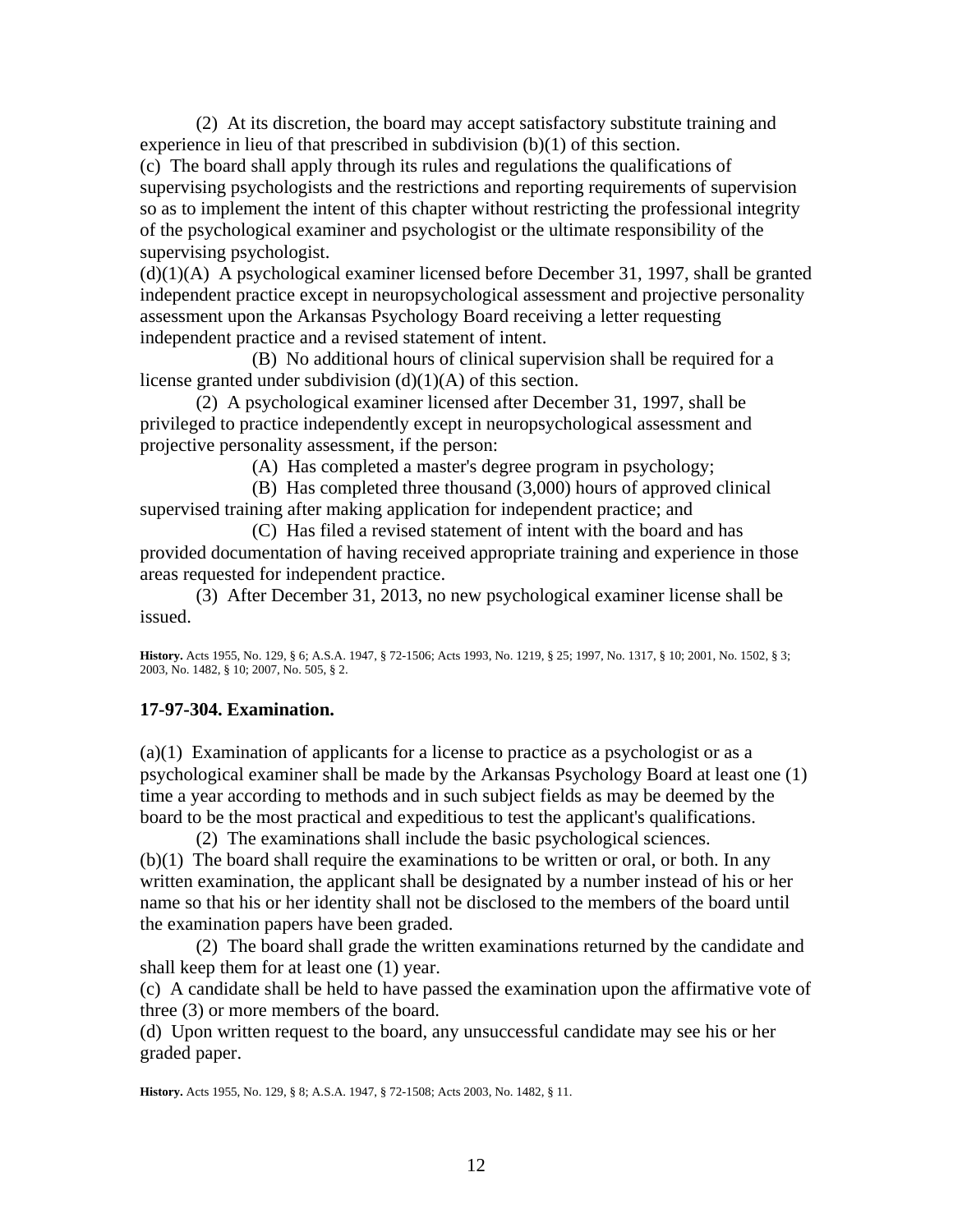## **17-97-305. Issuance.**

(a) LICENSE TO PRACTICE PSYCHOLOGY. The Arkansas Psychology Board shall be the sole agency empowered to examine candidates concerning competence in the practice of psychology and to grant license for the practice of psychology at the appropriate level. The license shall be signed by the Chair of the Arkansas Psychology Board and attested by the Secretary of the Arkansas Psychology Board under the seal of the board, whereupon a proper license shall be issued in accordance with this chapter. (b) PROVISIONAL LICENSE.

(1) The board shall issue a provisional license to an applicant who has:

(A) Passed the examinations prescribed by the board;

(B) Satisfied the preliminary requirements of §§ 17-97-302 and 17-97-

303; and

(C) Paid the fee for a provisional license.

 (2) A provisional license holder is entitled to practice psychology under the supervision of a psychologist to meet the requirements for issuance of a license under this section.

 (3) The board shall adopt rules that apply to provisional license holders identifying:

(A) The activities that holders may engage in; and

(B) Services that may be provided by holders.

 (4) The board may refuse to renew the provisional license of a person who does not meet the requirements prescribed by § 17-97-303.

(c) PROVISIONAL LICENSE APPLICATION.

(1) An applicant for examination for a provisional license shall:

(A) Apply on forms prescribed by the board; and

- (B) Submit the required fees with the application.
- (2) The board may require that the applicant verify the application.

(d) PROVISIONAL LICENSE EXAMINATION QUALIFICATIONS.

 (1) An applicant may take an examination for a provisional license if the applicant:

(A) Has received:

 (i) A doctoral degree in psychology from a regionally accredited educational institution; or

 (ii) A doctoral degree in psychology or the substantial equivalent of a doctoral degree in psychology in both subject matter and extent of training from a regionally accredited educational institution;

(B) Has attained the age of majority;

(C) Has good moral character;

 (D) Is physically and mentally competent to provide psychological services with reasonable skill and safety, as determined by the board;

 (E) Is not afflicted with a mental or physical disease or condition that would impair the applicant's competency to provide psychological services;

 (F) Has not been convicted of a crime involving moral turpitude or a felony;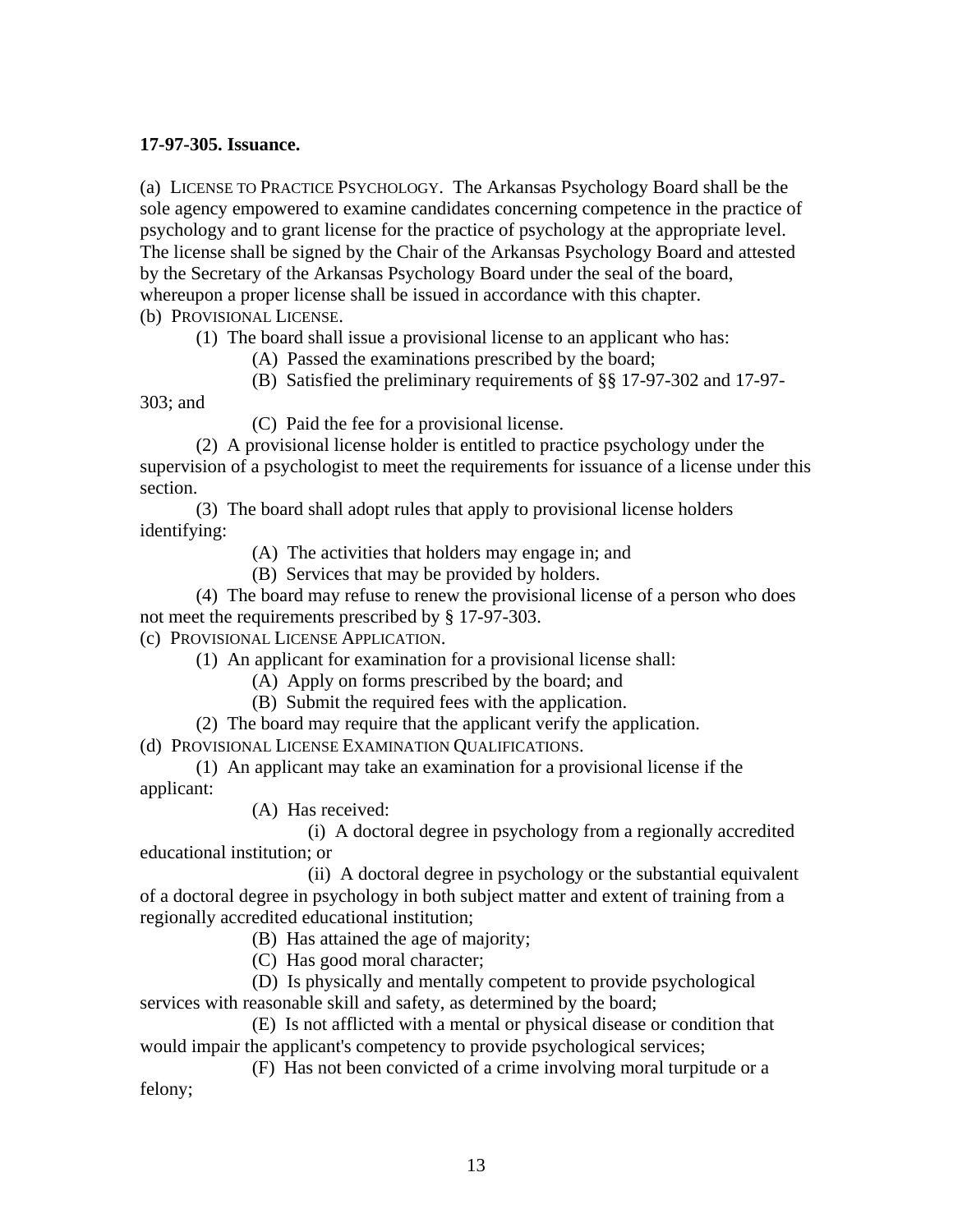(G) Does not use drugs or alcohol to an extent that affects the applicant's professional competency;

> (H) Has not engaged in fraud or deceit in making the application; and (I) Has not:

 (i) Aided or abetted the practice of psychology by a person not licensed under this chapter in representing that the person is licensed under this chapter;

 (ii) Represented that the applicant is licensed under this chapter to practice psychology when the applicant is not licensed; or

 (iii) Practiced psychology in this state without a license under this chapter or without being exempt under this chapter.

(2) In determining under  $\S 17-97-302(b)(1)(B)$  whether a degree is substantially equivalent to a doctoral degree in psychology, the board shall consider whether at the time the degree was conferred the doctoral program met the prevailing standards for training in the area of psychology, including standards for training the clinical, school, and industrial counseling.

**History.** Acts 1955, No. 129, § 13; A.S.A. 1947, § 72-1513; Acts 2001, No. 1502, § 4; 2003, No. 1482, § 12.

## **17-97-306. Reciprocity.**

At its discretion, the Arkansas Psychology Board may grant a certificate without an assembled examination to any person residing or employed in the state who:

 (1) At the time of application is licensed or certified by a similar board of another state whose standards, in the opinion of the board, are not lower than those required by this chapter or who has been practicing psychology in another state and has qualifications not lower than those required by this chapter; and

 (2) Is able to satisfy the board that to grant him or her a license would be in the public interest.

**History.** Acts 1955, No. 129, § 9; A.S.A. 1947, § 72-1509; Acts 2003, No. 1482, § 13.

## **17-97-307. Professional titles.**

(a) Except as otherwise provided herein, it is specifically prohibited that any individual or organization, other than those licensed pursuant to this chapter, shall present himself or herself or be presented to the public by any title incorporating the name "psychological", "psychologist", or "psychology".

(b)(1) Any psychological scientist employed by a recognized research laboratory, college, or university may represent himself or herself by the academic or research title conferred upon him or her by the administration of the laboratory, college, or university. Nothing in this section shall be construed as permitting those persons to offer their service to any other persons or organizations as consultants or to accept remuneration for any psychological services other than that of their institutional salaries unless they have been licensed under this chapter.

 (2) Visiting lecturers from recognized laboratories, colleges, or universities are exempt from the provisions of this section and may utilize their academic or research titles when presenting lectures to similar institutions or organizations.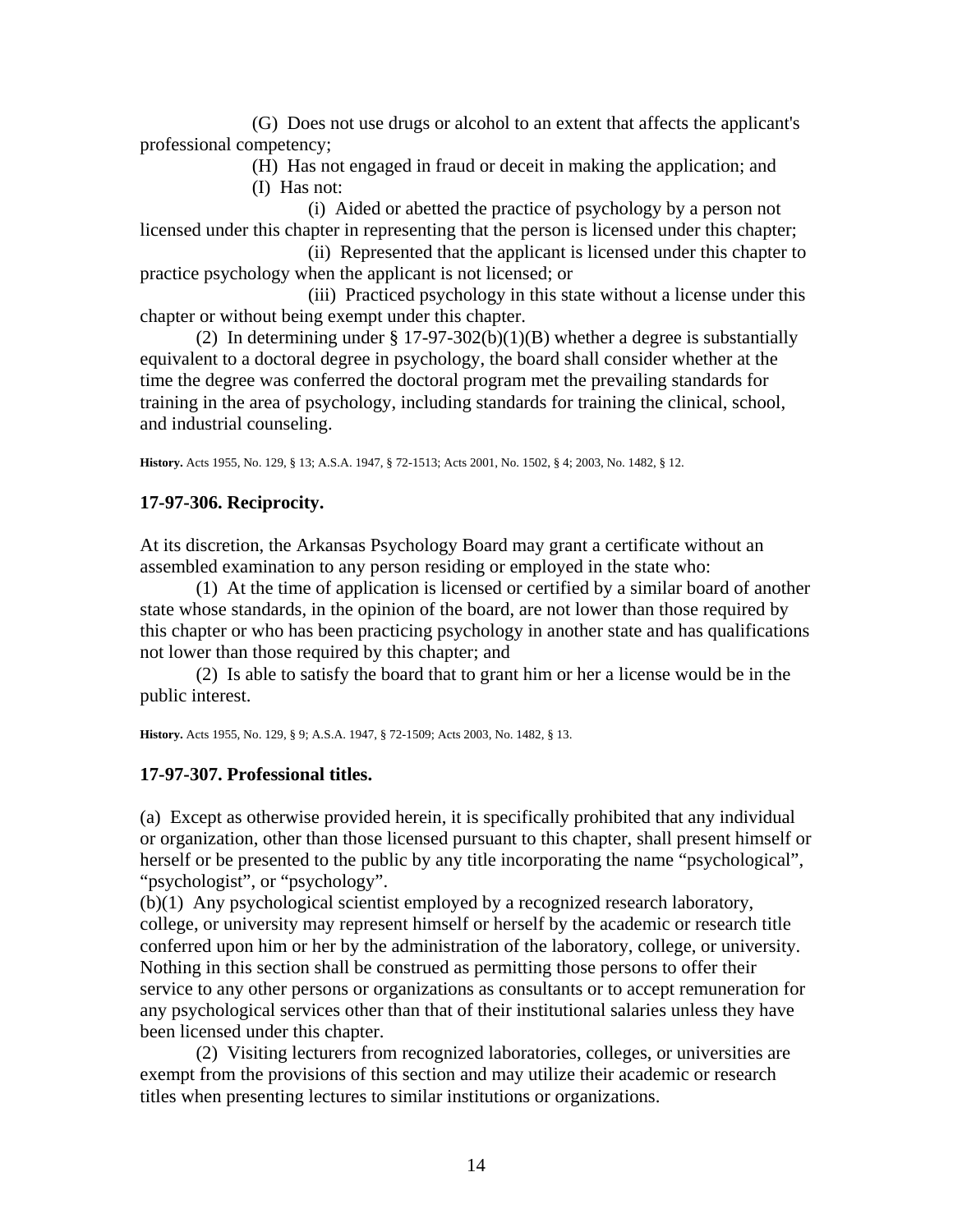(3) Students of psychology, psychological interns, and other persons preparing for the profession of psychological examiner or psychologist under qualified supervision in recognized training institutions or facilities may be designated by such titles as "psychological intern", "psychological trainee", or other titles clearly indicating such training status.

 (4)(A) Individuals who have been certified as school psychology specialists by the Department of Education shall be permitted to use the title "school psychology specialist".

 (B) Those persons shall be restricted in their practice to employment within those settings under the purview of the State Board of Education.

**History.** Acts 1955, No. 129, § 3; A.S.A. 1947, § 72-1503; Acts 1995, No. 279, § 1.

#### **17-97-308. Annual registration — Failure to reregister.**

(a) The Arkansas Psychology Board may adopt and enforce rules and regulations requiring every person having a license to practice to pay an annual registration fee in a sum to be fixed by the board.

(b) The fee shall become due on a date fixed by the board.

(c) Failure to pay the annual registration fee within the time stated shall automatically suspend the right of any licentiate to practice his or her profession while delinquent. (d) An application for annual renewal of the license of a psychologist or psychological examiner will not be considered if the applicant has not supplied forty (40) hours of continuing education for the previous biennium, i.e., twenty-four (24) months. (e)(1) All programs of continuing education for licensed psychologists or psychological examiners shall be subject to the approval of the board.

(2) The board is authorized to prescribe by regulations the:

 (A) Minimum standards and requirements for continuing education programs for licensees;

 (B) Procedures and policies for administering continuing education programs; and

 (C) Manner and conditions under which credit will be granted for participation in continuing education programs.

 $(f)(1)$  If any licentiate fails for three (3) consecutive years to pay the fee, then it shall be the duty of the board, without hearing or notice, to cancel his or her license subject to reinstatement.

 (2) If application for reinstatement is made, the board shall consider the moral character and professional qualifications of the applicant as in the case of an original application.

**History.** Acts 1955, No. 129, § 15; A.S.A. 1947, § 72-1515; Acts 2001, No. 1502, § 5; 2003, No. 1482, § 14.

#### **17-97-309. Fees.**

(a)(1) There shall be paid to the Chair of the Arkansas Psychology Board by each applicant for a permanent license an application fee of two hundred dollars (\$200).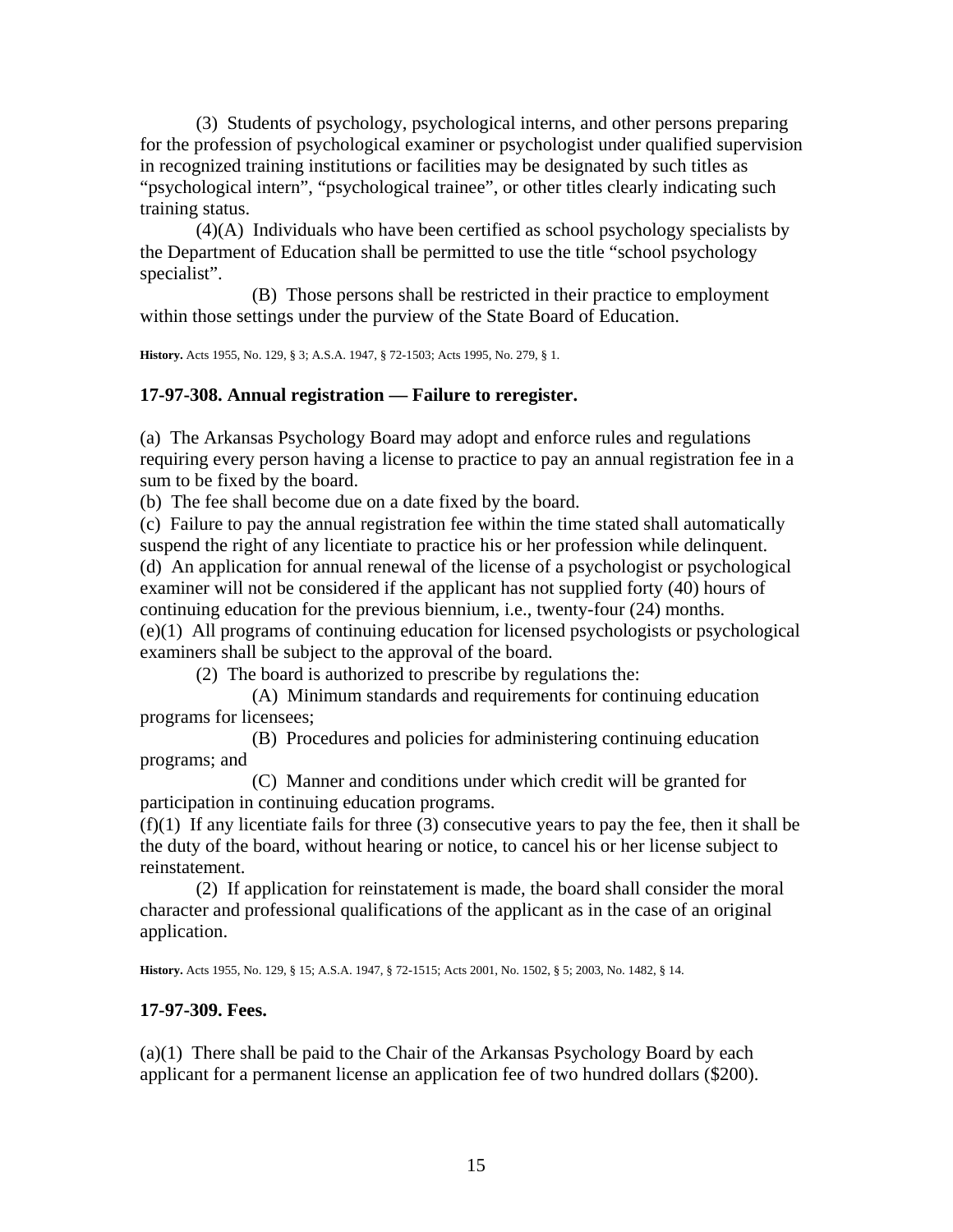(2) An additional fee to be determined by the Arkansas Psychology Board, but in no event to exceed the sum of one hundred dollars (\$100), shall be paid as deemed necessary to defray the cost of acquiring and administering the examination test and related expenses in connection therewith.

(b) An additional sum of two hundred dollars (\$200) shall be paid when the initial license is issued.

(c) Each licensee shall pay the board an annual fee in an amount as may be determined by the board, but not to exceed three hundred dollars (\$300) for renewal of a license. (d) No part of any fee shall be returnable under any circumstances other than failure of the board to hold examinations at the time originally announced, whereupon the entire fee may be returned at the option of the candidate.

**History.** Acts 1955, No. 129, § 12; 1981, No. 109, § 1; A.S.A. 1947, § 72-1512; Acts 1993, No. 993, § 2; 2003, No. 1482, § 15.

## **17-97-310. Denial, suspension, revocation, fine, letter of reprimand, or additional education — Grounds — Reinstatement.**

(a) The Arkansas Psychology Board may refuse to grant a certificate or may suspend or revoke any license for a period to be determined by the board, may impose a fine of up to five thousand dollars (\$5,000), may issue a letter of reprimand, and may require additional hours of education of a licensee on the following grounds:

 (1) The employment of fraud or deception in applying for a license or in passing the examination provided for in this chapter;

 (2) The practice of psychology under a false or assumed name or the impersonation of another practitioner of a like or different name;

 (3) Habitual intemperance in the use of ardent spirits, narcotics, or stimulants to such an extent as to incapacitate the licensee or applicant for the performance of his or her duties;

 (4) Violation of the Arkansas Medical Practices Act, § 17-95-201 et seq., § 17- 95-301 et seq., and § 17-95-401 et seq.;

 (5) Practice of a level of psychology inappropriate to the particular license held by the licentiate;

 (6) Upon recommendation of the ethics committee of the Arkansas Psychological Association or of the American Psychological Association;

(7) Negligence or wrongful actions in the performance of his or her duties; or

 (8) A violation of any rule or regulation of the board or the rules of ethics as adopted by the board.

(b) The board shall refuse to issue or shall revoke the license of any person who has been found guilty of or pleaded guilty or nolo contendere to any of the offenses listed in § 17- 97-312(f) unless the person requests and the board grants a waiver pursuant to § 17-97- 312(h).

(c)(1) Upon satisfactory proof that any applicant or licentiate has been guilty of any of the offenses listed in subsection (a) of this section, the board may refuse to grant a certificate to the applicant or may revoke a license of the licentiate upon a vote of at least three (3) members of the board.

 (2) An application for reinstatement may be made to the board, and upon favorable action by three (3) of its members, the board may reinstate the applicant.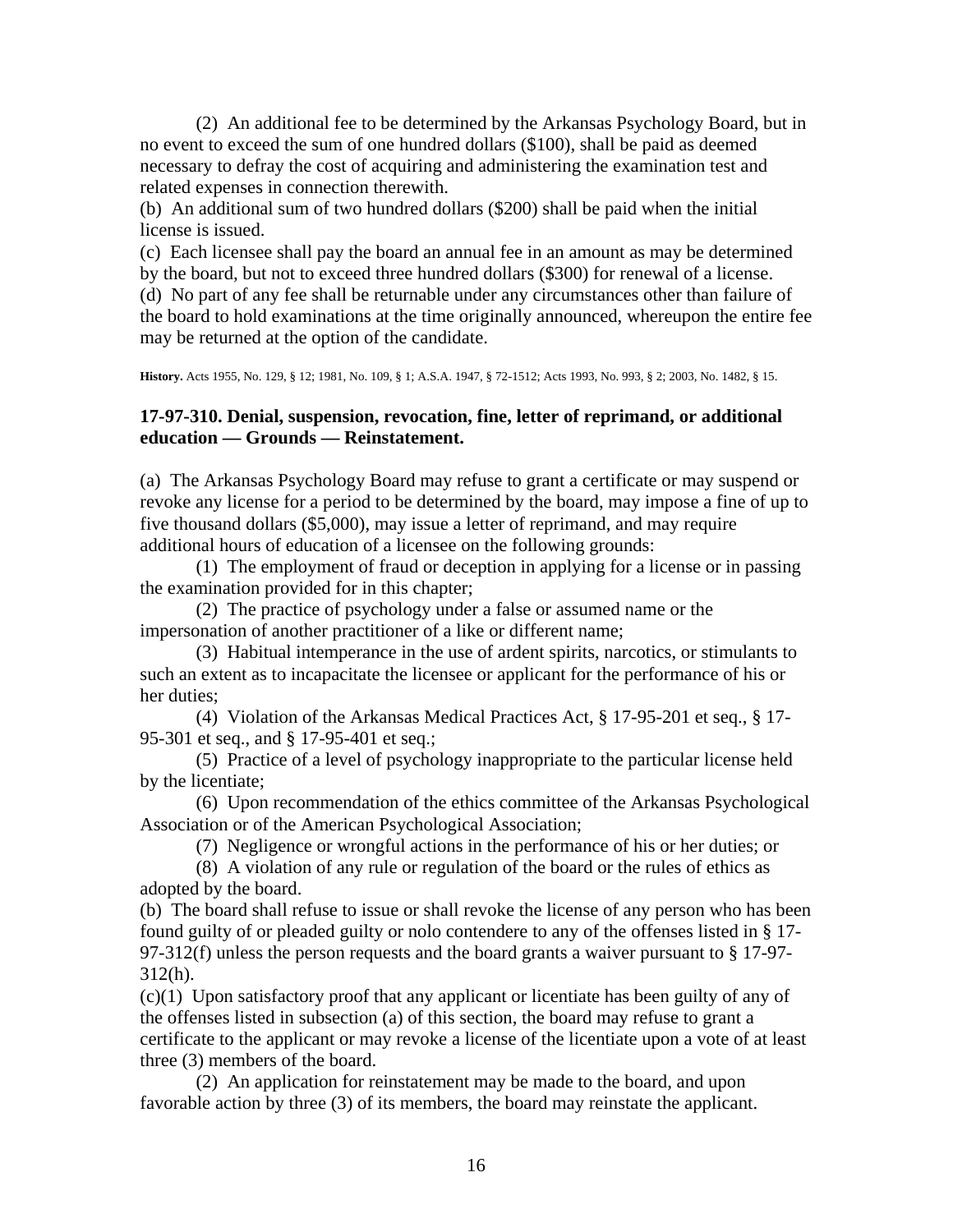**History.** Acts 1955, No. 129, § 10; A.S.A. 1947, § 72-1510; Acts 1997, No. 1317, § 11; 2001, No. 1502, § 6; 2003, No. 1482, § 16; 2007, No. 827, § 138.

#### **17-97-311. Denial, suspension, revocation, or other penalty — Proceedings.**

(a)(1)(A) The Arkansas Psychology Board may investigate or cause to be investigated any allegation or evidence that appears to show that a person:

(i) Is practicing psychology without a license; or

 (ii) Licensed to practice in Arkansas and anyone under his or her supervision is or may be in violation of this chapter or of any of the rules and regulations adopted by the board.

(B) The board shall adopt rules to ensure that:

 (i) Any individual selected by the board to conduct an investigation does not have a conflict of interest that would disqualify the individual from being an impartial investigator in the matter being investigated; and

 (ii) Any investigation of a respondent in an investigated matter involves the input of an advisor who possesses qualification or experience, or both, substantially comparable to or greater than that of the investigated respondent.

 (2) The board may not recommend suspension, revocation, or any other penalty described in § 17-97-310 affecting a certificate or license or refuse to issue or to renew any certificate for any cause listed in this chapter unless the person accused has been given at least twenty (20) days' notice in writing by registered mail, with return receipt demanded, of the charges against the person and an opportunity for a public hearing by the board.

 (3) The written notice shall be mailed to the person's last known address, but the nonappearance of the person shall not prevent such a hearing.

(b) At the hearing the board may administer an oath and procure by its subpoenas the attendance of witnesses and the production of relevant books and papers.

(c) Any action of or ruling or order made or entered by the board declining to issue a certificate, declining to recommend licensure, or recommending suspension, revocation, or other penalty described in § 17-97-310 that affects a certificate or license shall be subject to review by the courts of this state in the same manner and subject to the same powers and conditions that are now provided by law in regard to rulings, orders, and findings of other quasi-judicial bodies in Arkansas where not otherwise specifically provided.

**History.** Acts 1955, No. 129, §§ 11, 14; A.S.A. 1947, §§ 72-1511, 72-1514; Acts 2001, No. 1502, § 7; 2003, No. 1482, § 17.

## **17-97-312. Criminal background checks.**

(a) Each first-time applicant for a license issued by the Arkansas Psychology Board shall be required to apply to the Identification Bureau of the Department of Arkansas State Police for a state and national criminal background check to be conducted by the Federal Bureau of Investigation.

(b) The check shall conform to the applicable federal standards and shall include the taking of fingerprints.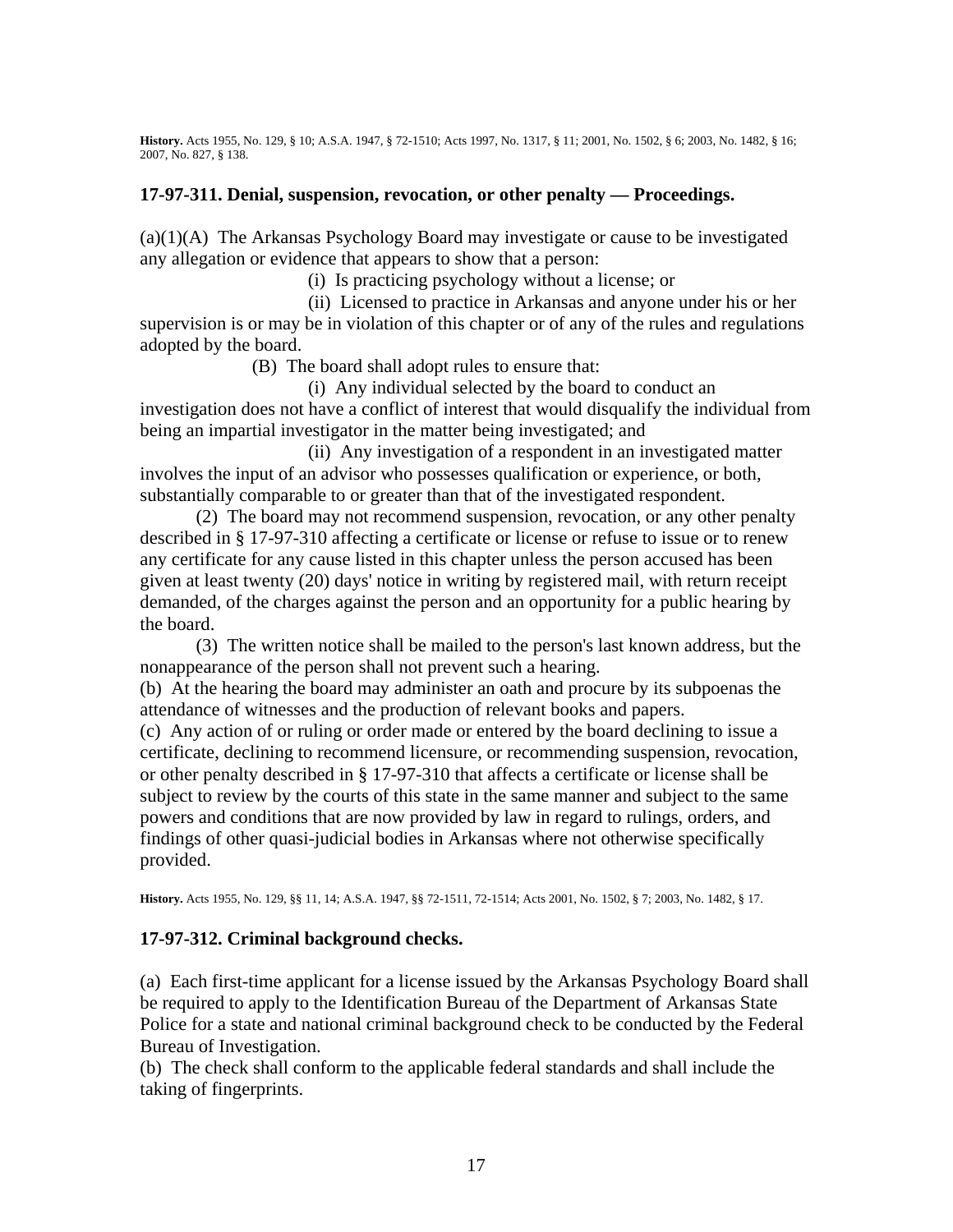(c) The applicant shall sign a release of information to the board and shall be responsible to the Department of Arkansas State Police for the payment of any fee associated with the criminal background check.

(d) Upon completion of the criminal background check, the Identification Bureau of the Department of Arkansas State Police shall forward to the board all information obtained concerning the applicant in the commission of any offense listed in subsection (f) of this section.

(e) At the conclusion of any background check required by this section, the Identification Bureau of the Department of Arkansas State Police shall promptly destroy the fingerprint card of the applicant.

(f) Except as provided in subdivision  $(m)(1)$  of this section, no person shall be eligible to receive or hold a license issued by the board if that person has pleaded guilty or nolo contendere to or been found guilty of any of the following offenses by any court in the State of Arkansas or of any similar offense by a court in another state or of any similar offense by a federal court:

(1) Capital murder as prohibited in § 5-10-101;

 (2) Murder in the first degree as prohibited in § 5-10-102 and murder in the second degree as prohibited in § 5-10-103;

(3) Manslaughter as prohibited in § 5-10-104;

(4) Negligent homicide as prohibited in § 5-10-105;

(5) Kidnapping as prohibited in § 5-11-102;

(6) False imprisonment in the first degree as prohibited in § 5-11-103;

(7) Permanent detention or restraint as prohibited in § 5-11-106;

(8) Robbery as prohibited in § 5-12-102;

(9) Aggravated robbery as prohibited in § 5-12-103;

(10) Battery in the first degree as prohibited in § 5-13-201;

(11) Aggravated assault as prohibited in § 5-13-204;

 (12) Introduction of a controlled substance into the body of another person as prohibited in § 5-13-210;

(13) Terroristic threatening in the first degree as prohibited in § 5-13-301;

(14) Rape as prohibited in § 5-14-103;

(15) Sexual indecency with a child as prohibited in § 5-14-110;

 (16) Sexual assault in the first degree, second degree, third degree, and fourth degree as prohibited in  $\S$ § 5-14-124 — 5-14-127;

(17) Incest as prohibited in § 5-26-202;

(18) Offenses against the family as prohibited in  $\S$ § 5-26-303 — 5-26-306;

 (19) Endangering the welfare of an incompetent person in the first degree as prohibited in § 5-27-201;

 (20) Endangering the welfare of a minor in the first degree as prohibited in § 5- 27-205;

(21) Permitting abuse of a minor as prohibited in  $\S 5-27-221(a)(1)$  and (3);

 (22) Engaging children in sexually explicit conduct for use in visual or print media, transportation of minors for prohibited sexual conduct, pandering or possessing visual or print medium depicting sexually explicit conduct involving a child, or use of a child or consent to use of a child in a sexual performance by producing, directing, or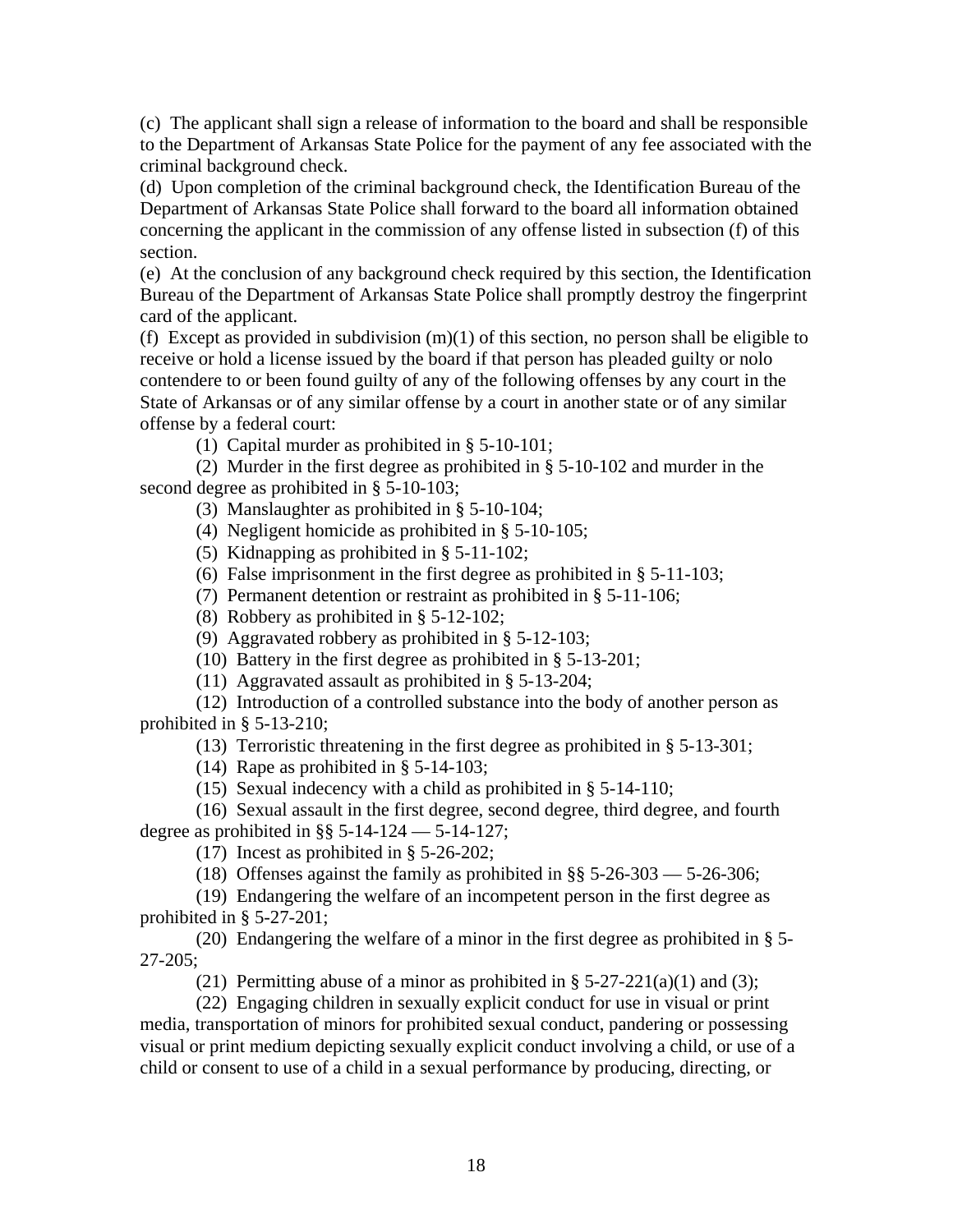promoting a sexual performance by a child as prohibited in §§ 5-27-303 — 5-27-305, 5- 27-402, and 5-27-403;

(23) Felony adult abuse as prohibited in § 5-28-103;

(24) Theft of property as prohibited in § 5-36-103;

(25) Theft by receiving as prohibited in § 5-36-106;

(26) Arson as prohibited in § 5-38-301;

(27) Burglary as prohibited in § 5-39-201;

 (28) Felony violation of the Uniform Controlled Substances Act, §§ 5-64-101 — 5-64-608 as prohibited in § 5-64-401;

(29) Promotion of prostitution in the first degree as prohibited in § 5-70-104;

(30) Stalking as prohibited in § 5-71-229;

 (31) Criminal attempt, criminal complicity, criminal solicitation, or criminal conspiracy as prohibited in §§ 5-3-201, 5-3-202, 5-3-301, and 5-3-401, to commit any of the offenses listed in this subsection;

(32) Computer child pornography as prohibited in § 5-27-603; and

 (33) Computer exploitation of a child in the first degree as prohibited in § 5-27- 605.

 $(g)(1)$  The board may issue a six-month nonrenewable letter of provisional eligibility for licensure to a first-time applicant pending the results of the criminal background check.

 (2) Except as provided in subdivision (m)(1) of this section, upon receipt of information from the Identification Bureau of the Department of Arkansas State Police that the person holding a letter of provisional licensure has pleaded guilty or nolo contendere to or been found guilty of any offense listed in subsection (f) of this section, the board shall immediately revoke the provisional license.

(h)(1) The provisions of subsection (f) and subdivision (g)(2) of this section may be waived by the board upon the request of:

(A) An affected applicant for licensure; or

(B) The person holding a license subject to revocation.

 (2) Circumstances for which a waiver may be granted shall include, but not be limited to, the following:

(A) The age at which the crime was committed;

(B) The circumstances surrounding the crime;

(C) The length of time since the crime;

(D) Subsequent work history;

(E) Employment references;

(F) Character references; and

 (G) Other evidence demonstrating that the applicant does not pose a threat to the health or safety of children.

(i)(1) Any information received by the board from the Identification Bureau of the Department of Arkansas State Police pursuant to this section shall not be available for examination except by the affected applicant for licensure or his or her authorized representative or the person whose license is subject to revocation or his or her authorized representative.

 (2) No record, file, or document shall be removed from the custody of the department.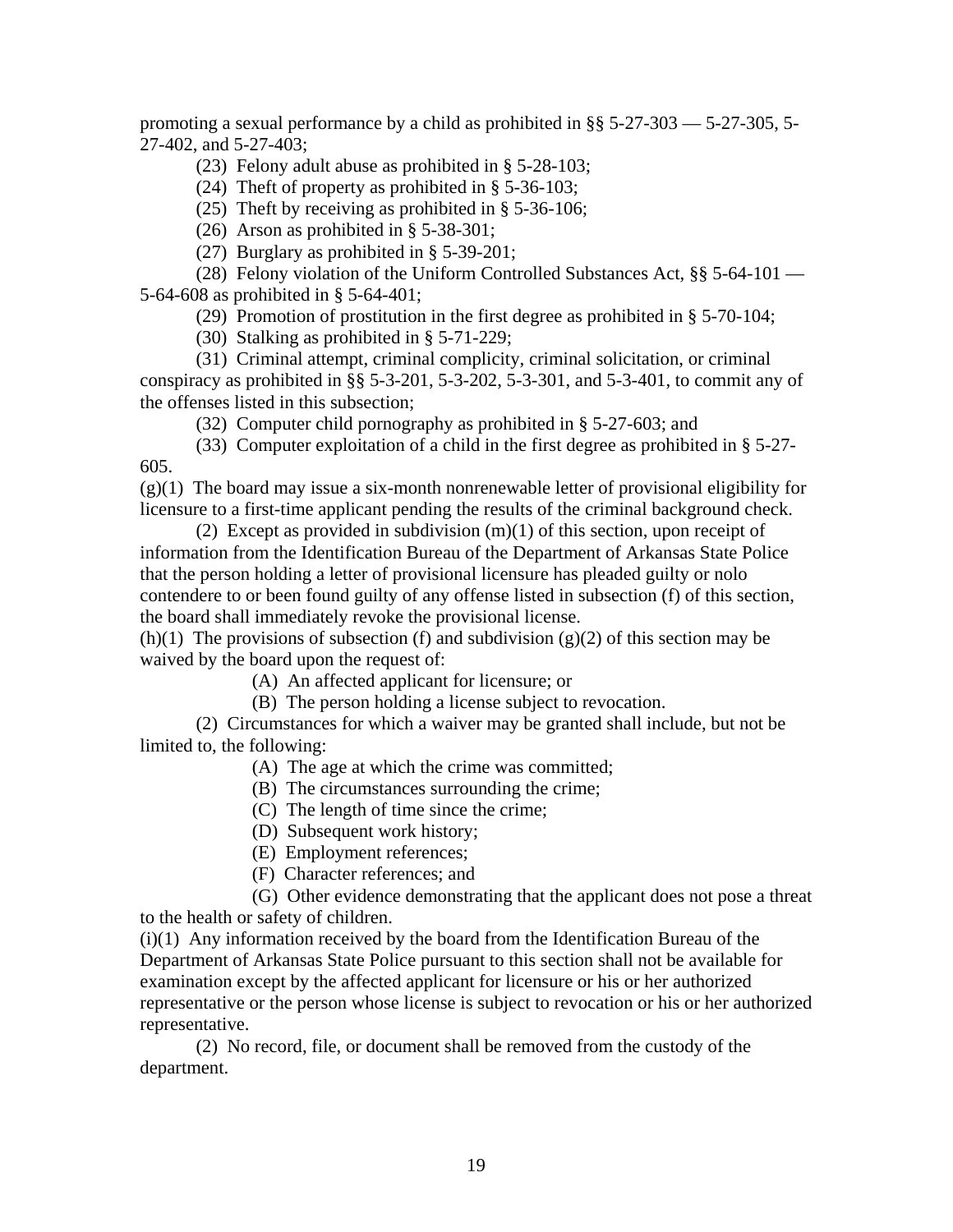(j) Any information made available to the affected applicant for licensure or the person whose license is subject to revocation shall be information pertaining to that person only. (k) Rights of privilege and confidentiality established in this section shall not extend to

any document created for purposes other than this background check.

(l) The board shall adopt the necessary rules and regulations to fully implement the provisions of this section.

 $(m)(1)$  For purposes of this section, an expunged record of a conviction or plea of guilty of or nolo contendere to an offense listed in subsection (f) of this section shall not be considered a conviction, guilty plea, or nolo contendere plea to the offense unless the offense is also listed in subdivision (m)(2) of this section.

 (2) Because of the serious nature of the offenses and the close relationship to the type of work that is to be performed, the following shall result in permanent disqualification:

(A) Capital murder as prohibited in § 5-10-101;

 (B) Murder in the first degree as prohibited in § 5-10-102 and murder in the second degree as prohibited in § 5-10-103;

(C) Kidnapping as prohibited in § 5-11-102;

(D) Rape as prohibited in § 5-14-103;

 (E) Sexual assault in the first degree as prohibited in § 5-14-124 and sexual assault in the second degree as prohibited in § 5-14-125;

 (F) Endangering the welfare of a minor in the first degree as prohibited in § 5-27-205 and endangering the welfare of a minor in the second degree as prohibited in  $§ 5-27-206;$ 

(G) Incest as prohibited in § 5-26-202;

(H) Arson as prohibited in § 5-38-301;

 (I) Endangering the welfare of an incompetent person in the first degree as prohibited in § 5-27-201; and

(J) Adult abuse that constitutes a felony as prohibited in § 5-28-103.

**History.** Acts 1997, No. 1317, § 12; 2003, No. 1087, § 16; 2003, No. 1385, § 1; 2003, No. 1482, § 18; 2005, No. 1923, § 3.

## **Subchapter 4 — Regulation of Neuropsychology Technicians**

#### **17-97-401. Technicians employed by psychologists — Supervision.**

(a)(1) A technician may be employed by a licensed psychologist in the practice of neuropsychology.

 (2)(A) An individual employed as a technician may be employed only in neuropsychological testing and shall be restricted to the administration and scoring of standardized objective tests.

 (B) An individual employed as a technician may not administer or score projective tests.

(b)(1) A technician shall have a bachelor's degree from a regionally accredited institution, preferably with a major in psychology.

 (2) The basic educational background of a technician shall include passing grades from instruction in: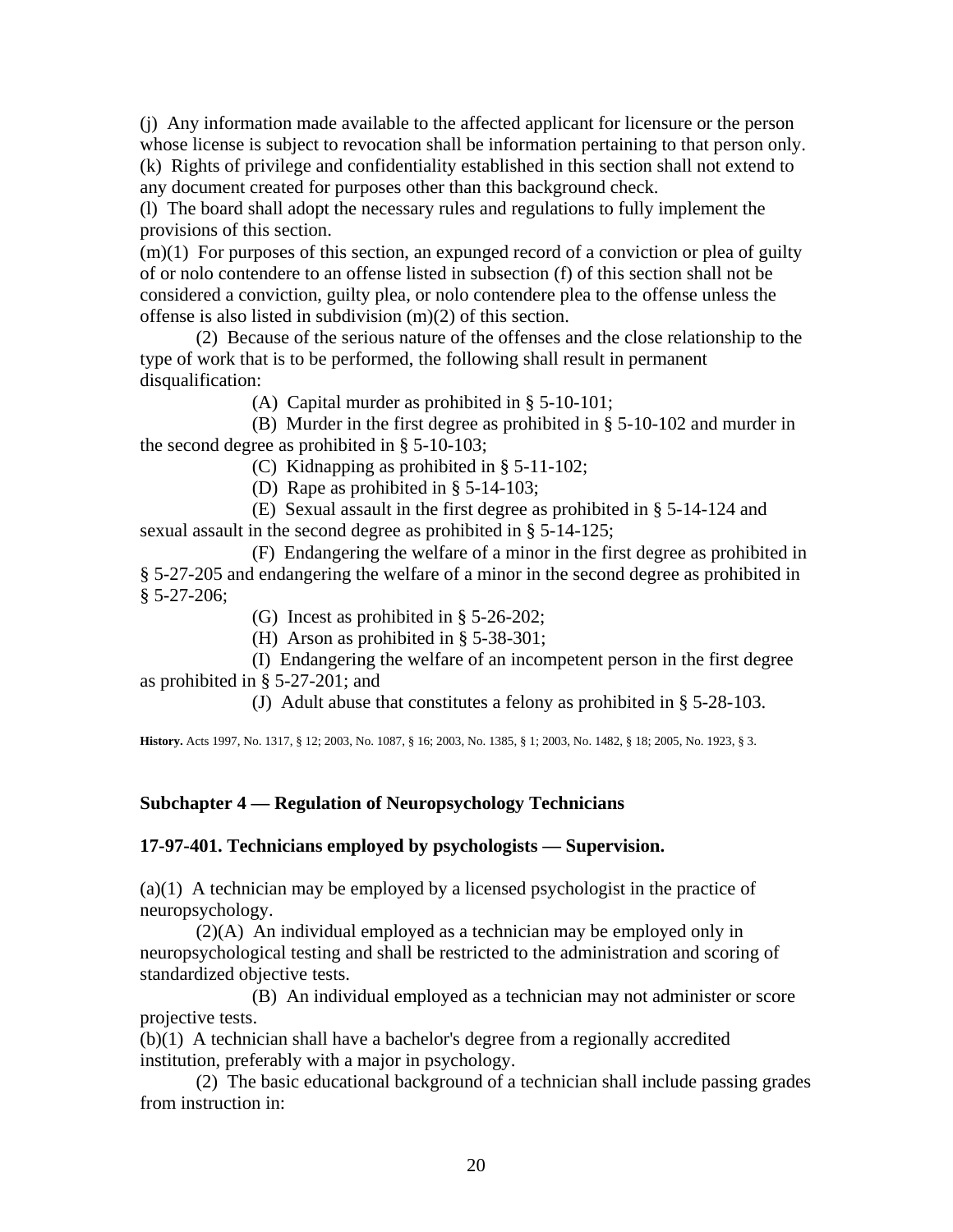- (A) Abnormal psychology;
- (B) Personality;
- (C) Psychological statistics; and
- (D) Psychological testing.
- (3) As used in this subsection, "passing grade" means:
	- (A) "C" in a letter grading system;
	- (B) "Pass" in a pass/fail system; or
	- (C) "Satisfactory" in a satisfactory/unsatisfactory grading system.

 (4) A technician who has completed a degree with a nonpsychology major shall have completed course work with passing grades in the subject matter areas listed in subdivision (b)(2) of this section.

 (5)(A) A technician who does not have this academic background and is currently employed by a psychologist shall be provided with specific information to supplement his or her training in neuropsychological test administration.

 (B) Any technician employed by a psychologist in the future shall be required to meet the academic background specified in this section.

(c) In addition to formal university or college-based preparation, a technician shall demonstrate training and instruction in the numerous areas that pertain to his or her role as a technician as established by the Arkansas Psychology Board. (d) It is the intent of this section that:

(1) Every effort shall be made to employ only those applicants with degrees in

psychology; and

 (2) For those employees who do not possess a degree in psychology, the technician, before engaging in service delivery, shall have successfully completed the requirements of this section by obtaining formal university or college course work in the courses delineated in this section.

**History.** Acts 2005, No. 1262, § 2; 2007, No. 827, § 139.

## **17-97-402. Additional training.**

(a) The supervising psychologist shall make the technician aware:

 (1) Of the goals of neuropsychological examination and his or her specific role in achieving those goals;

 (2) Through additional training, if necessary, of appropriate institutional emergency procedures to deal with various medical emergencies such as heart attack, respiratory arrest, and seizures and of other relevant information; and

 (3) In addition to medical emergencies, of recommended procedures for dealing with incompetent or adjudicated patients who attempt to leave the testing setting without authorization.

(b) The supervising psychologist shall:

 (1) Train a technician to be sensitive to subtle or overt suicidal or homicidal threats or innuendoes made during testing; and

 (2) Because the technician may be exposed to aggressive or sexually inappropriate behavior on the part of patients, provide the technician with specific instructions on how to handle such situations.

(c)(1) Registered technicians shall complete a one-hour ethics course each year.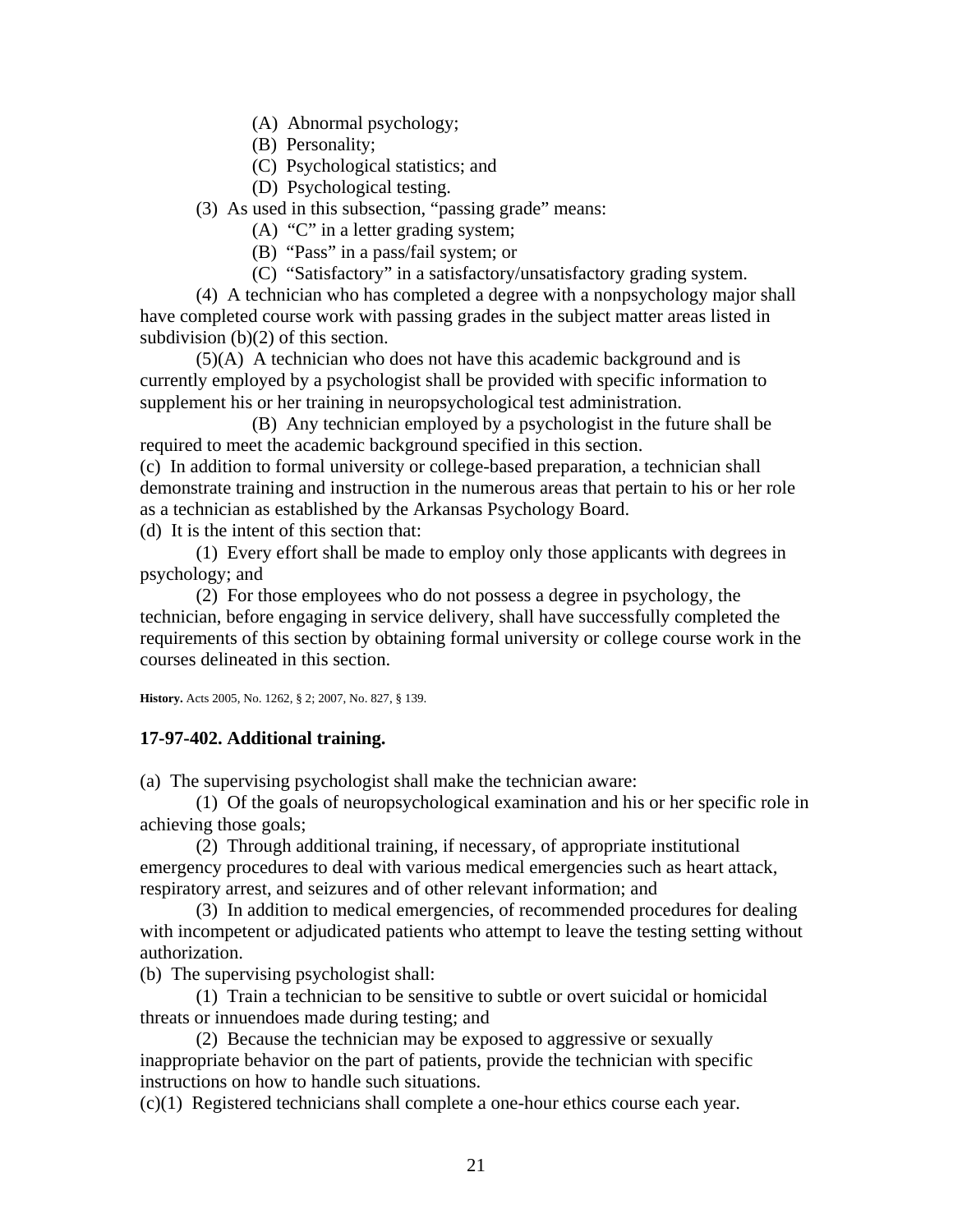(2) The course shall be documented as part of the annual statement of supervision filed by the supervising psychologist.

 $(d)(1)$  A technician shall receive training in:

- (A) Ethical issues; and
- (B) Methods of dealing with situations that arise in the context of

assessment.

(2) A technician shall receive specific instruction in regard to:

- (A) The limits of his or her role; and
- (B) Relationships with:
	- (i) The supervising psychologist; and
	- (ii) Other technicians.

 (3)(A) The supervising psychologist shall provide explicit guidance regarding ethical issues that pertain to the activities of a technician in neuropsychological examination.

- (B) These issues include:
	- (i) Protection of patient confidentiality;
	- (ii) Protection of the confidentiality of test information regarding

patients;

- (iii) Maintenance and protection of test security; and
- (iv) Constraints regarding dual relationships with patients or

supervisors.

(e) A technician should be explicitly instructed not to present himself or herself to patients in a manner that implies any independent professional prerogatives.

(f) The supervising psychologist shall:

 (1) Correct any misperceptions a technician may have about the potential for growth in the roles and responsibilities of technicians;

 (2) Specifically state that test selection, interpretation, and communication of results are professional activities performed only by the supervising psychologist; and

 (3) Stipulate that these roles are not and never will be within the scope of employment of the technician.

 $(g(1)$  The supervising psychologist shall ensure that each technician employed by the psychologist has an explicit understanding of the limited nature of the technician's role in neuropsychological examination.

 (2) The supervising psychologist shall clearly delineate the lines of authority between himself or herself and the technician.

 (3)(A) A technician shall be made aware at the time of his or her employment that the technician's role in the overall process is important, but nonetheless is narrowly constrained.

 (B) The role of the technician is strictly limited to the administration and scoring of certain test procedures that shall be selected, interpreted, and communicated by the supervising psychologist.

**History.** Acts 2005, No. 1262, § 2.

## **17-97-403. Registration.**

(a)(1) Each licensed psychologist employing technicians shall: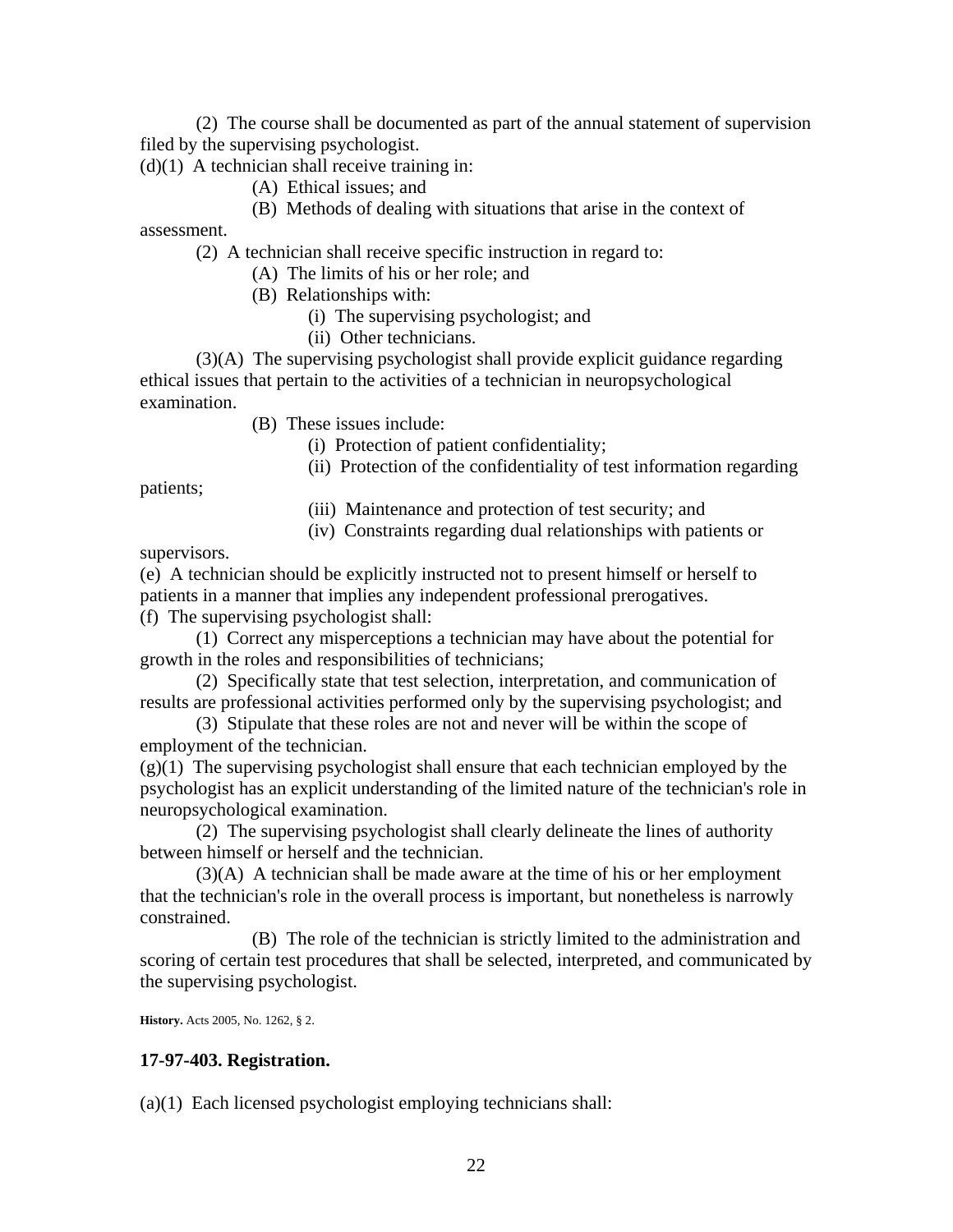(A) Register each technician with the Arkansas Psychology Board; and

 (B) Annually submit a statement of supervision outlining the supervisory process used with each technician.

(2) Before employment, the technician shall:

(A) Be registered with the board; and

 (B) Have completed a criminal background check as described for licensed psychologists under § 17-97-312.

**History.** Acts 2005, No. 1262, § 2.

## **17-97-404. Disclosure.**

A licensed psychologist employing a technician or technicians shall provide to clients written disclosure concerning the limited role of technicians to clients and legal guardians of minors and to schools or third-party payors if legal or ethical guidelines require such disclosure.

**History.** Acts 2005, No. 1262, § 2.

# **17-97-405. Supervision of technicians — Supervised experience.**

(a)(1) An acceptable employment setting for a technician provides ongoing neuropsychological services or scientific research in a well-defined and established program.

 (2) Physical components shall be available, including office space, support staff, and equipment necessary for the technician to be successful.

 (3) The setting shall meet the broad and specialized needs of the technician that are congruent with his or her job description.

(b)(1) The work setting shall provide the technician with a written document specifying the administrative policies and the roles, goals, and objectives of the technician's position.

 (2) At the beginning of employment of a technician, the supervising psychologist shall develop, along with the technician, a written, individualized job description that is consistent with the qualifications of the technician and the requirements of the setting.

 (3) The supervising psychologist shall determine the adequacy of the technician's preparation for the tasks to be performed.

 (4) The documents required under this subsection shall serve as the foundation for the written evaluation of the technician.

(c) The setting shall include a licensed, board-approved psychologist who is legally and ethically responsible for the oversight of the integrity and quality of the services as well as other resources necessary to meet the employment needs of the technician whose technical assistance is restricted to the practice of neuropsychology and research.  $(d)(1)$  The role of the technician shall be identified in such a way that his or her supervised status is clearly identifiable to clients, third-party payors, and other persons.

 (2) Each patient or client shall be informed of the possibility of periodic meetings with the supervising psychologist at the service provider's or the supervising psychologist's request in accordance with guidelines published by the American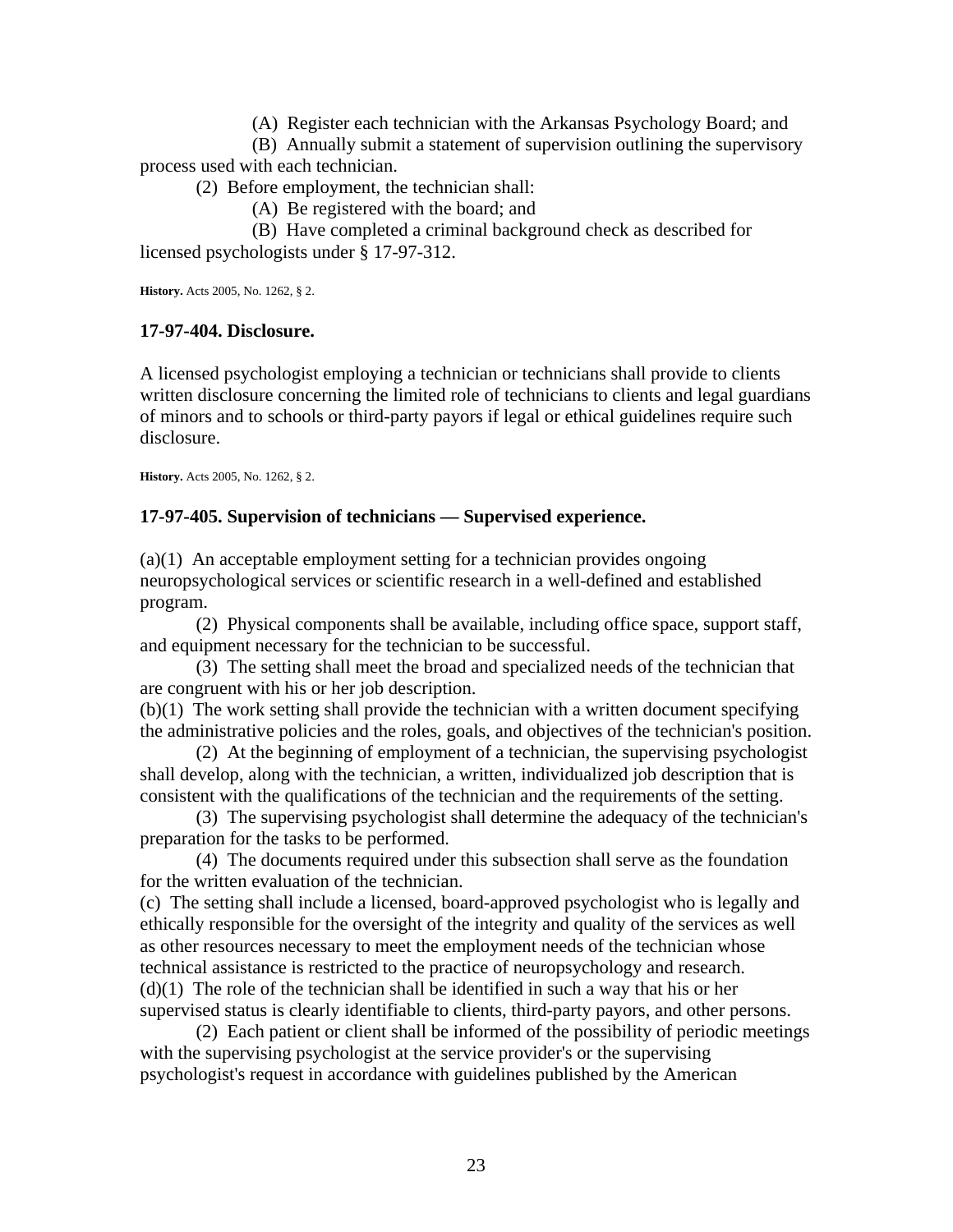Psychological Association and the Association of State and Provincial Psychology Boards.

(e)(1) Work assignments shall be commensurate with the skills of the technician.

 (2) All procedures shall be planned in consultation with the supervising psychologist.

(f) Public announcement of services and fees and contacts with the lay or professional community shall be offered only by or in the name of the supervising psychologist.

**History.** Acts 2005, No. 1262, § 2.

## **17-97-406. Qualifications of supervisors.**

(a) A supervising psychologist shall be:

(1) Licensed to practice psychology in Arkansas;

 (2) Aware of and abide by the ethical principles and state statutes pertaining to the practice of psychology in general and to supervision in particular; and

 (3) Approved by the Arkansas Psychology Board to practice neuropsychology. (b) A supervising psychologist shall have:

(1) At least three (3) years of post-licensure experience; and

(2) Had training or experience, or both, in supervision.

(c) A supervising psychologist is ethically and legally responsible for all of the professional activities of the technician.

(d)(1) A supervising psychologist shall have adequate training, knowledge, and skill to render competently any neuropsychological service which the employed technician undertakes.

 (2)(A) A supervising psychologist may not permit a technician to engage in any practice that the supervising psychologist cannot perform competently himself or herself.

 (B) The supervising psychologist shall interrupt or terminate the technician's activities whenever necessary to ensure adequate development of skills and the protection of the public.

 (3)(A) Any written documents prepared by the technician shall include the credentials and signature of both the technician and the supervising psychologist.

 (B) The name and credentials of a technician employed in the testing procedures shall be included on written reports prepared by the psychologist. (e) A supervising psychologist or a qualified designee who meets the requirements of a supervisor shall provide twenty-four-hour availability to the technician and the technician's clients for emergency consultation and intervention.

(f)(1) A supervising psychologist shall have sufficient knowledge of all clients, including face-to-face contact when necessary, in order to plan effective delivery procedures.

 (2) A supervising psychologist shall provide for another qualified supervisor in case of any interruption of supervision due to such factors as the supervisor's illness, unavailability, or relocation.

(g) A supervising psychologist:

 (1) Shall avoid entering into a dual relationship with a technician for whom the psychologist provides supervision;

 (2) May not exploit or engage in a sexual relationship with a technician he or she employs; and